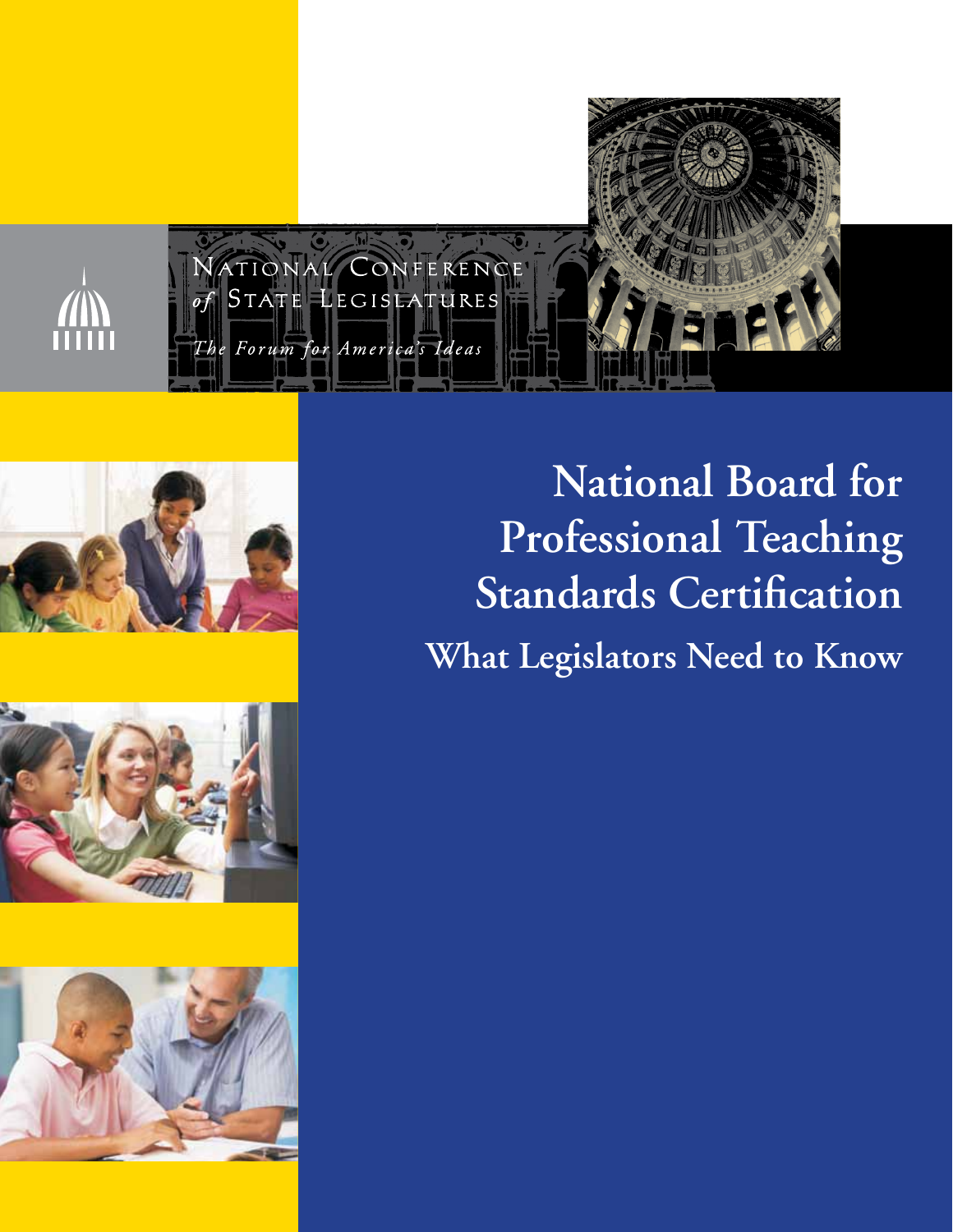### **Acknowledgments**

This publication was written by Michelle Exstrom, program principal in the Education Program at the National Conference of State Legislatures. Michelle works on teaching quality and educator effectiveness issues.

The author wishes to thank Julie Davis Bell and Sara Shelton of NCSL's Education Program for their valuable input and feedback on this publication, and Leann Stelzer, also of NCSL, for editing and designing the publication.

NCSL is grateful to the staff at the National Board for Professional Teaching Standards for their assistance and support of this publication. They provided resources and important, useful feedback to ensure accuracy and transparency in this publication.

> NATIONAL CONFERENCE of STATE LEGISLATURES .<br>The Forum for America's i National Conference of State Legislatures William T. Pound, Executive Director

**AND** 

7700 East First Place Denver, Colorado 80230 (303) 364-7700

444 North Capitol Street, N.W., #515 Washington, D.C. 20001 (202) 624-5400

[www.ncsl.org](http://www,ncsl.org)

© 2011 by the National Conference of State Legislatures. All rights reserved. ISBN 978-1-58024-628-6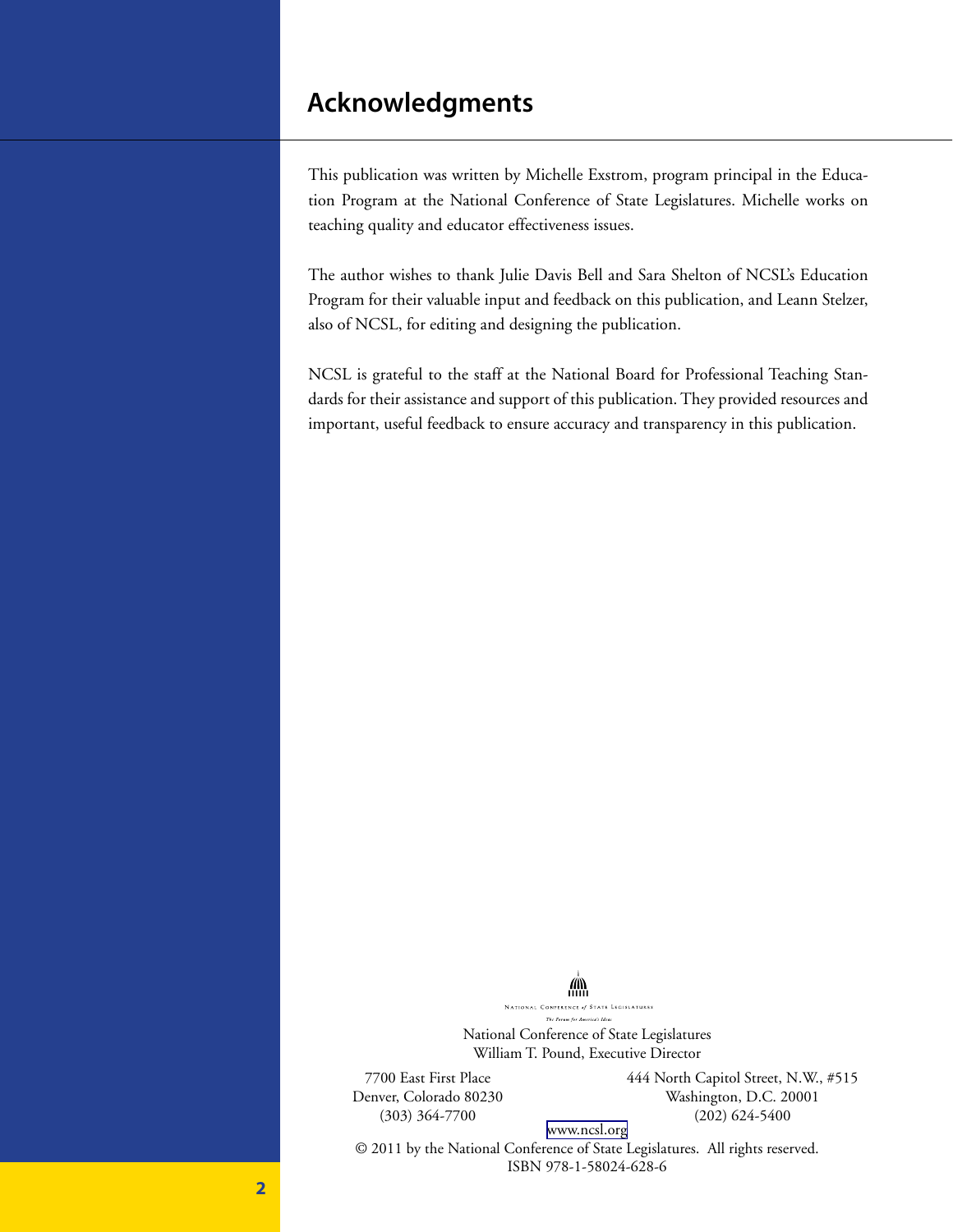### **Introduction**

tates today are facing deep cuts to education while struggling to close the achievement gap and turn around low-performing schools. State legislators well know that education must be a priority for workforce development an tates today are facing deep cuts to education while struggling to close the achievement gap and turn around low-performing schools. State legislators well know that education must be a priority for workforce development and ecoeffective and where money can be best invested.

National Board for Professional Teaching Standards certification for teachers is one program that many state legislators continue to embrace. Although this program to provide voluntary rigorous national teacher certification has been in existence since 1987, state and local education policymakers, teachers and school leaders now are recognizing its promise and potential for addressing challenges in  $21<sup>st</sup>$  century classrooms.

State legislators want to be armed with reliable information to make the best decisions about state resources. This guide provides a thorough overview of National Board certification so legislators can determine if this is a tool they wish to use to improve student achievement. Legislators will learn about the certification process, research on the program's effectiveness, state policies to support and best use the program, and examples of successful implementation.

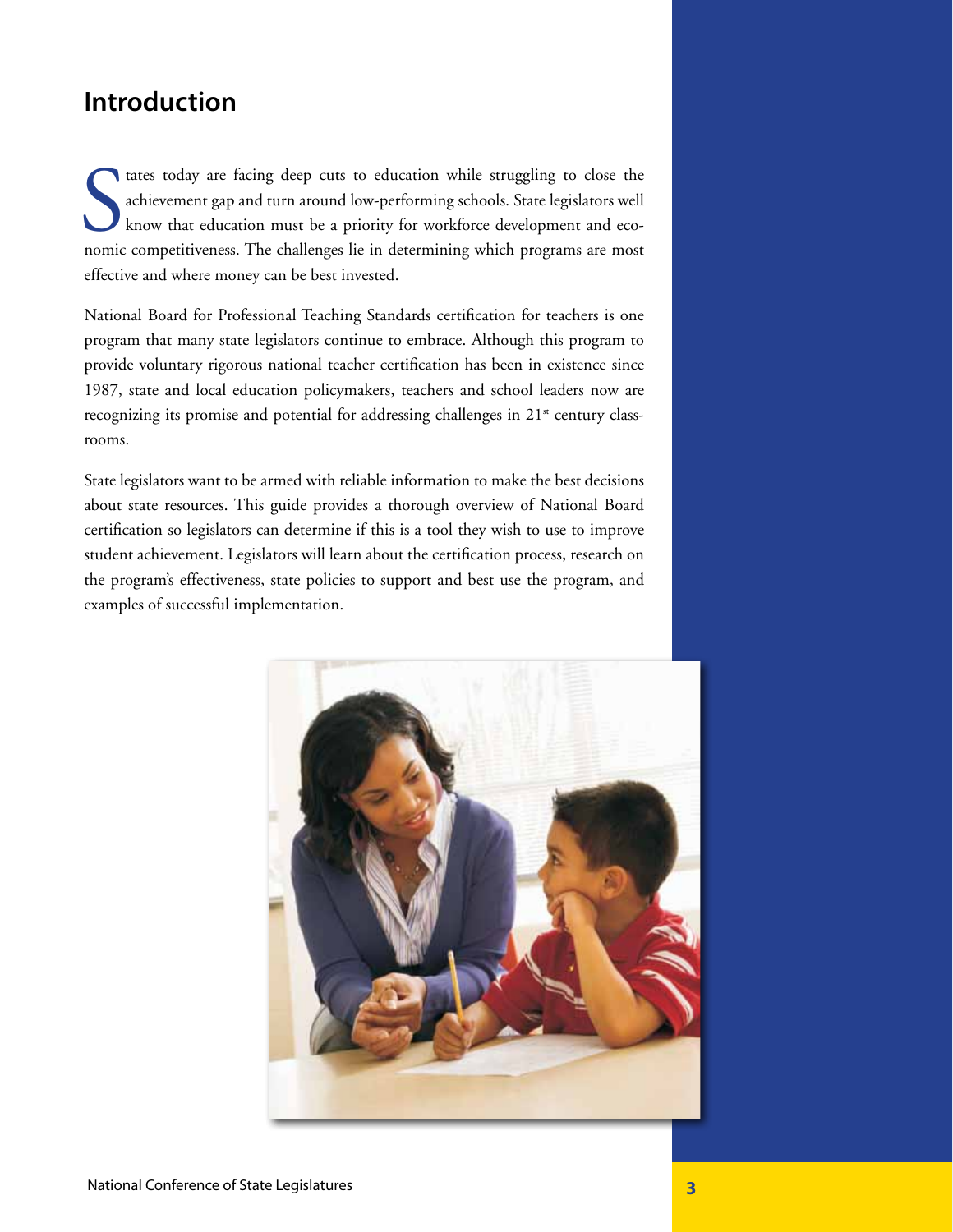## **What Is the National Board for Professional Teaching Standards?**

**The National Board for Professional Teaching Standard's mission is to advance the quality of teaching and learning by:**

- Maintaining high and rigor**ous standards for what accomplished teachers should know and be able to do;**
- Providing a national vol**untary system to certify teachers who meet these standards; and**
- Advocating related educa**tion reforms to integrate National Board certification in American education and to capitalize on the expertise of National Board certified teachers.**

In 1985, Albert Shanker, then-president of the American Federation of Teachers, first articulated a need for an organization that would study exactly what a teacher should know before becoming certified and determine the b n 1985, Albert Shanker, then-president of the American Federation of Teachers, first articulated a need for an organization that would study exactly what a teacher should know before becoming certified and determine the best way to measure by creating the National Board for Professional Teaching Standards following recommendations of the Carnegie Forum on Education and Economy's Task Force on Teaching as a Profession. This report, *A Nation Prepared: Teachers for the 21st Century*, called for creation of a board to "define what teachers should know and be able to do" and to "support the creation of rigorous, valid assessments to see that certified teachers do meet these standards."1 Former North Carolina Governor James B. Hunt Jr. chaired the planning group and eventually the board of directors; most board members were classroom teachers.

Just after its creation, the National Board issued its first policy statement, "What Teachers Should Know and Be Able to Do," which provided a vision for accomplished teaching. This vision of knowledge, skills, dispositions and beliefs is summarized in five core propositions:

- Teachers are committed to student learning.
- Teachers know the subjects they teach and how to teach those subjects to students.
- Teachers are responsible for managing and monitoring student learning.
- Teachers think systematically about their practice and learn from experience.
- Teachers are members of learning communities.

The National Board has worked with master teachers and education experts to develop standards for accomplished teaching in prekindergarten through grade 12 subject areas and offers 25 different certificates. Teachers must pass 10 rigorous assessments, including four portfolio entries featuring teacher practice and six exercises that assess content knowledge. Trained teachers in the candidate's certificate area review the assessments.

The certification process can take from one to three years. The fee is \$2,500, plus a \$65 processing charge. Once a candidate passes his or her assessments, the teacher becomes a National Board Certified Teacher. The certificate, valid for 10 years, can be renewed.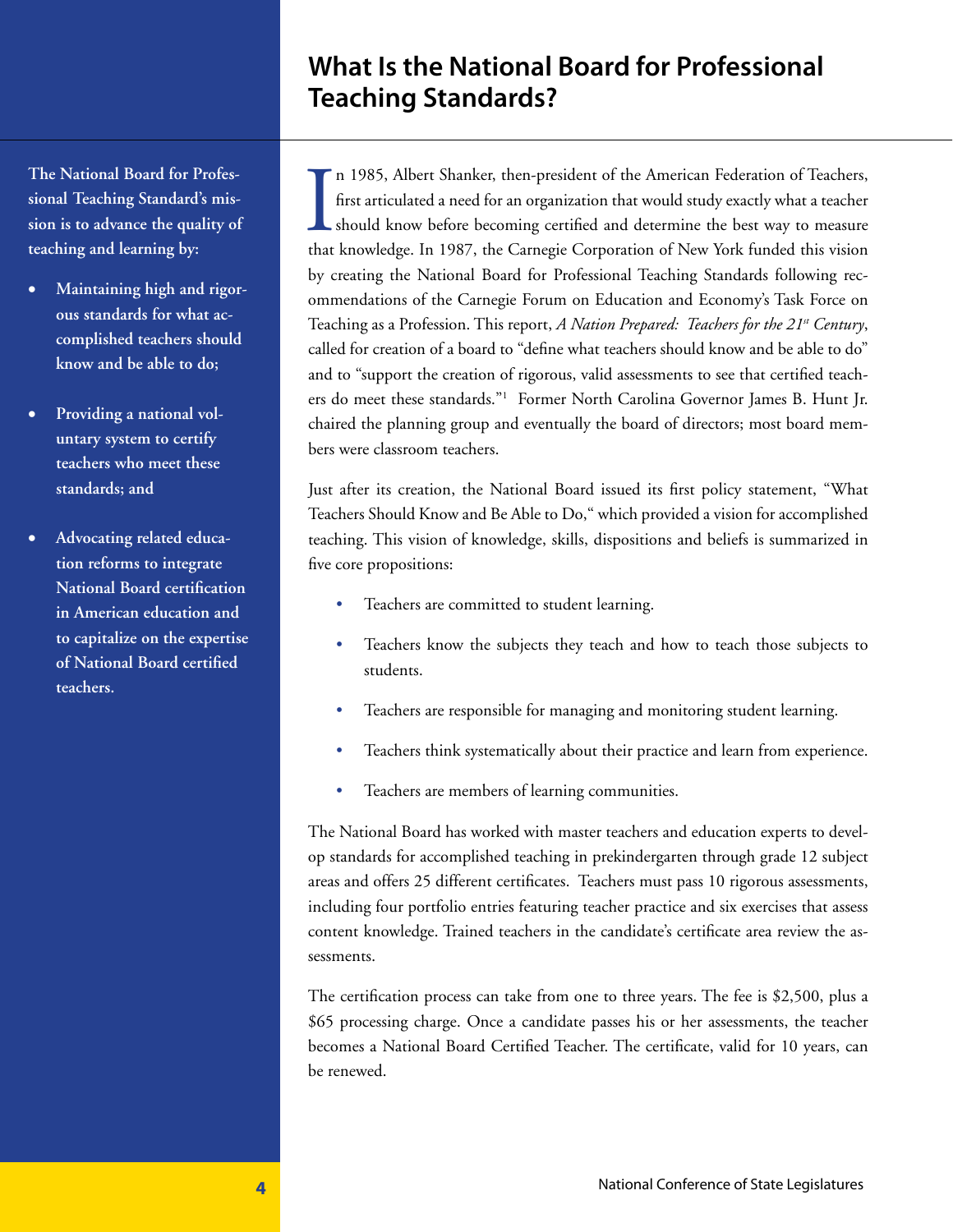This voluntary program does not replace state prekindergarten through grade 12 teacher licensure or certification. Instead, it offers a much more rigorous national teacher credential that is recognized and rewarded nationwide. More than 91,000 teachers are National Board certified nationwide—just under 3 percent of the nation's teachers. California, Florida, North Carolina, South Carolina and Washington have the most.

Take One! is another program offered by the National Board. This job-imbedded, school reform program is available to all teachers and to induction or pre-service teachers, principals, administrators and professors in colleges of education. It can be used as professional development for an individual or a school-wide effort, which has been shown to transform a school into a professional learning community. Educators do not receive full National Board certification through this program—it is only an initial step—but can transfer the score within two years to pursue National Board candidacy. Because this program is less intensive, requires less time outside of work and costs less, it can be a more viable option for some educators.

**"Take One! is important for preservice and beginning teachers. It is cost-effective, yet will give a foundation for National Board certification and an understanding of how that can be used in the classroom."**

> *—Oregon Representative Betty Komp*

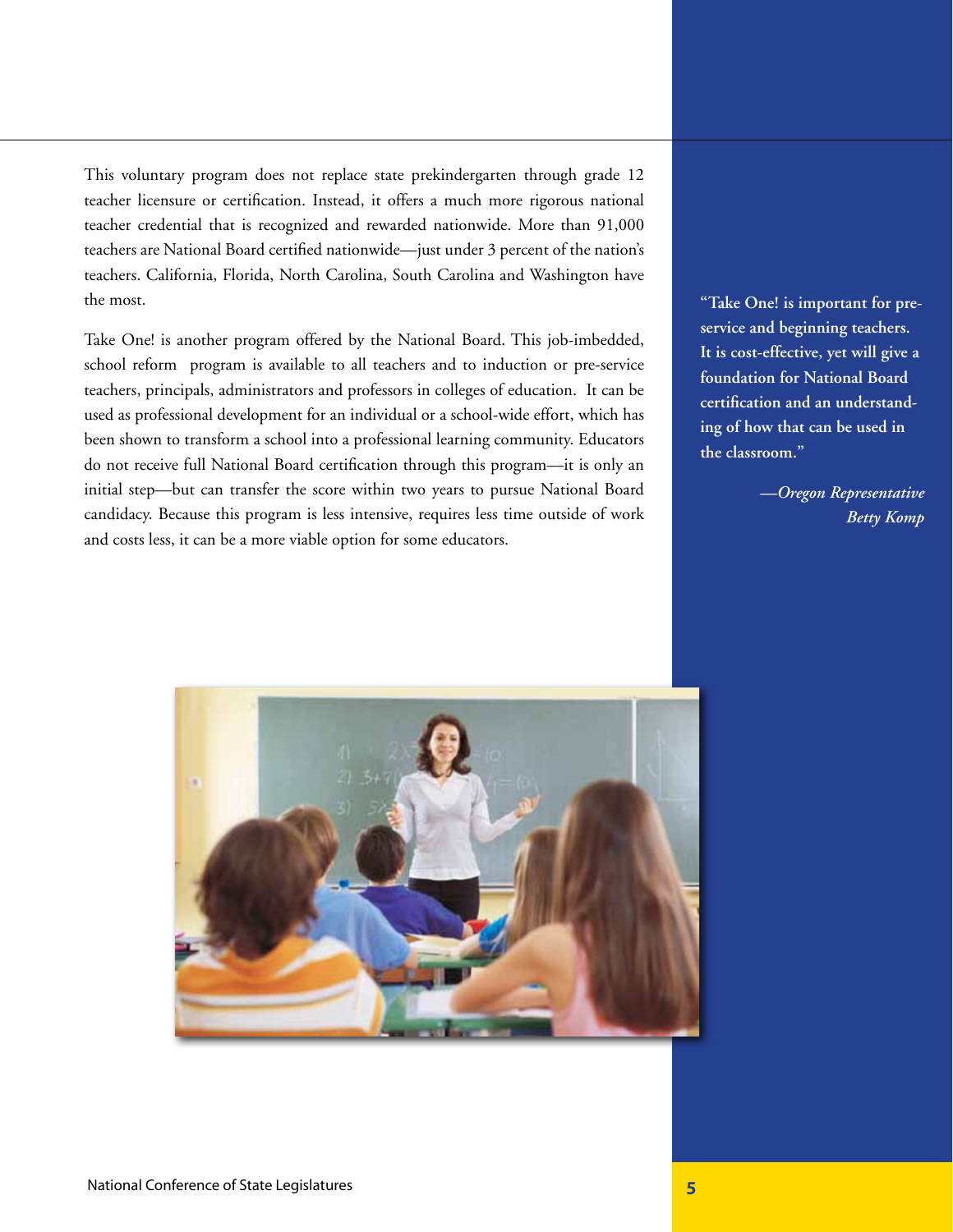## **National Board Meeting Challenges in Today's Classroom**

Today, National Board teacher certification is being used as a turn-around<br>strategy to improve teaching and learning in low-performing schools. Strug-<br>gling districts and schools from California to Maryland and Arizona to strategy to improve teaching and learning in low-performing schools. Struggling districts and schools from California to Maryland and Arizona to Illinois are supporting their top teachers through the certification process and, when possible, hiring National Board certified teachers to fill vacant positions. Because these teachers have met high standards through study, expert evaluation, self-assessment and peer review, schools and districts believe they will improve student learning; contribute to a new, positive school culture; and become powerful teacher leaders. Schools and districts are reporting that this strategy is, indeed, making a difference. Teachers with board certification remain longer in these tough schools, and students are making gains.

National Board certification now has become central to state policymakers' discussions about how best to define and evaluate effective teaching. As many states grapple with implementing of legislation passed during the 2010-2011 session and the federal Race to the Top grant awards, some top researchers assert that the key elements used for National Board certification can and should be used as criteria in a new teacher evaluation system.<sup>2</sup> The National Board's standards have defined the highest level of teacher certification for years, and now can provide guidance for state policy. In fact, many states included National Board certification is a key component of their Race to the Top application.



Now, the National Board is launching the first voluntary national advanced certification for school principals to once again help meet the needs of today's schools. At a time when effective leadership has become critical to improving teaching and learning, few reliable methods exist to

measure the performance of school leaders and reward their accomplishments. Responding to this need and to calls from school leaders across the country for a national certification, the National Board will launch its new principal certification in early 2012.

**"Reforming education requires a multi-faceted approach that includes school leadership, community involvement, safe campuses, rigorous curricula and common core standards. It also requires highly effective classroom teachers, and National Board certification is one way of achieving this goal. It's not surprising that most states, including Hawaii, stressed the importance of National Board certification in their Race to the Top applications. Despite our budget deficit, we continue to fund this program because we believe it makes a difference in student achievement."** 

*—Hawaii Representative Roy Takumi*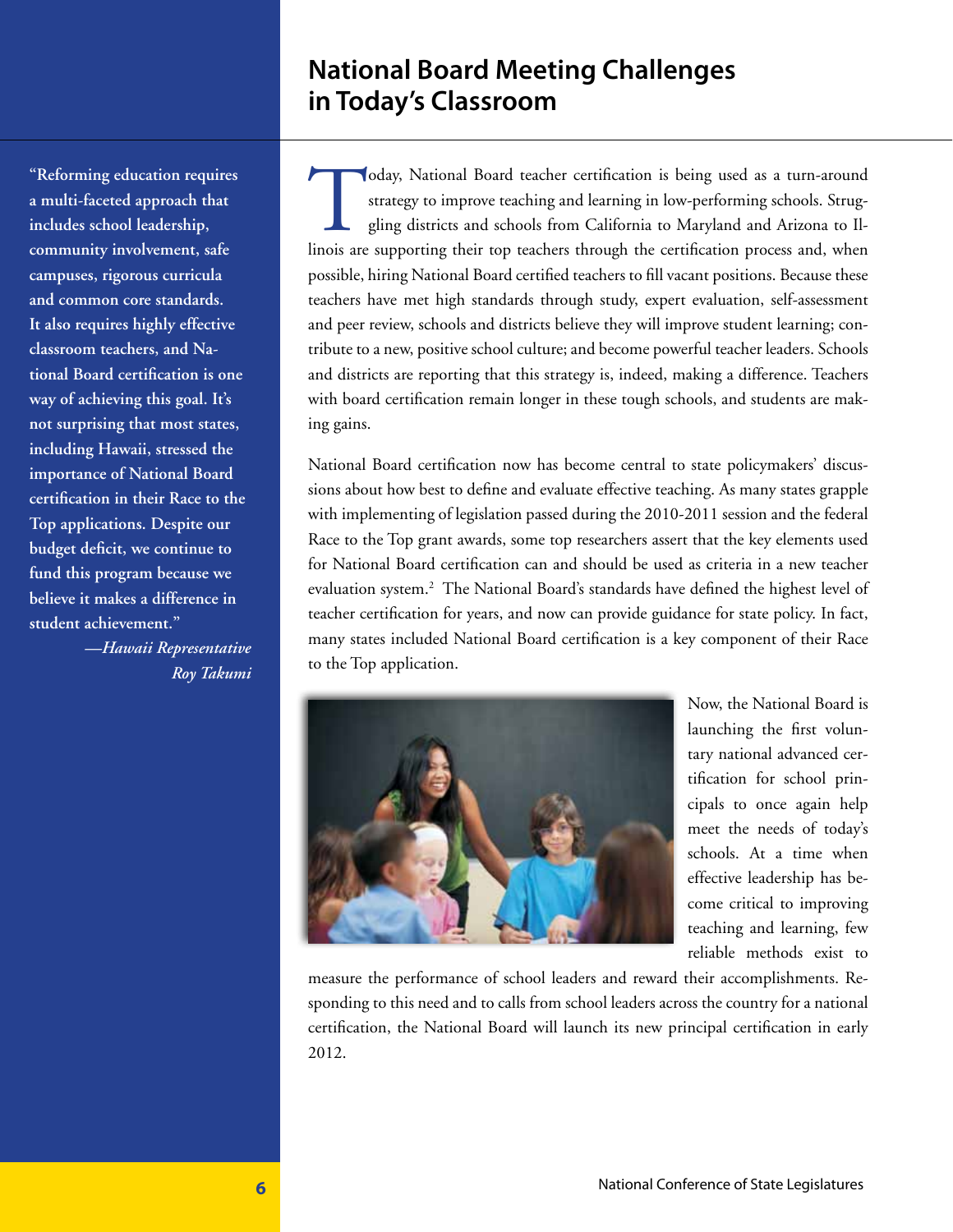

Times are very different and more challenging than when we attended school, and we want and need the brightest and the best teachers possible to meet these challenges. The rigorous National Board certification addresses these needs and challenges. Teachers—and now principals—who elect to participate in this program are to be commended for doing so. The requirements to receive this certification are in addition to their other responsibilities, and it takes a dedicated, well-organized and highly motivated person to complete and receive this certification.

We—as legislators, parents and grandparents—want the most effective teachers for our students, and we want the most effective principals to be the educational leaders of our schools. Even during these difficult economic times, National Board certification is one of the best investments we can make. When our teachers and principals have earned and are awarded this certification, we know they are the best of the best. Our students are the future leaders of tomorrow, and they deserve the best education they can get.

*—North Carolina Representative Maggie Jeffus*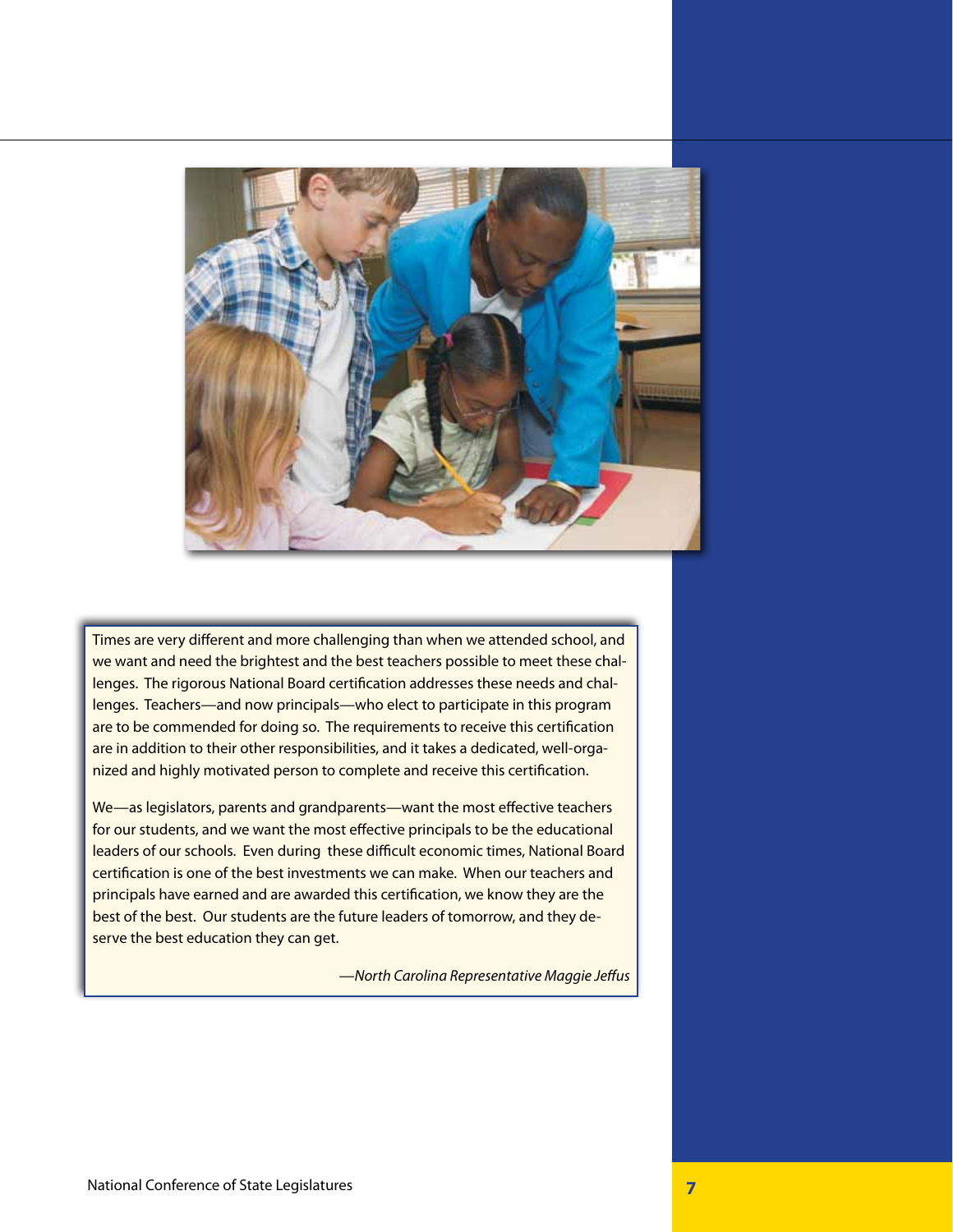## **Does it Work: What Does the Research Say?**

**"The evidence is clear that National Board Certification distinguishes more effective teachers from less effective teachers with respect to student achievement."**  *—Congressionally mandated report from the National Research Council of the Academies, 2008*

While many schools, districts and individual teachers have claimed success<br>with board certification, the National Board for Professional Teaching<br>Standards and education researchers have been eager to confirm and<br>measure t with board certification, the National Board for Professional Teaching Standards and education researchers have been eager to confirm and measure this success. Legislators, too, are curious about whether this is a wise investment, especially during these fiscally challenging times. Researchers have investigated the following questions and found mostly positive results.

| <b>Research Question</b>                                                                        | <b>Findings</b>                                                                                                                                                                                                                                                              | <b>Research Reports</b>                                                                                                                                                      |
|-------------------------------------------------------------------------------------------------|------------------------------------------------------------------------------------------------------------------------------------------------------------------------------------------------------------------------------------------------------------------------------|------------------------------------------------------------------------------------------------------------------------------------------------------------------------------|
| <b>Does National Board</b><br>certification develop<br>effective teaching?                      | National Board certification helps change<br>teachers' formative assessment practices and<br>their instruction in general. Even teachers who<br>start at a lower skill level end up with better<br>teaching practices that those who did not go<br>through the process.      | Sato, Wei and<br>Darling-Hammond,<br>2008 <sup>3</sup>                                                                                                                       |
|                                                                                                 | The process improves teacher professional<br>development by enhancing reflective practice,<br>establishing a professional discourse among<br>teachers, raising standards for performance,<br>and facilitating collaboration.                                                 | Park, Oliver,<br>Johnson, Graham<br>and Oppong, 2007 <sup>4</sup>                                                                                                            |
|                                                                                                 | The process is a transforming experience for<br>many teachers, and they often apply in the<br>classroom what they have learned. The process<br>improves teachers' ability to improve student<br>learning.                                                                    | Lustick and Sykes,<br>$2006$ ; <sup>5</sup> Rotberg,<br>Futrell and<br>Lieberman, 1998 <sup>6</sup>                                                                          |
| Does certification<br>improve student<br>achievement? Does it<br>narrow the achievement<br>gap? | Students of board-certified teachers<br>outperform students of non-certified teachers<br>on achievement tests. The positive effect is<br>even greater for minority students.                                                                                                 | National Research<br>Council, 2008;7<br>Clotfelter, Ladd<br>and Vigdor, 2007; <sup>8</sup><br>Goldhaber and<br>Anthony, 2004; <sup>9</sup><br>Cavalluzzo, 2004 <sup>10</sup> |
|                                                                                                 | Students of board-certified teachers have<br>stronger writing abilities, are better able to<br>comprehend and integrate complex classroom<br>materials, better understand concepts, and<br>are more capable of abstract thinking than<br>students of non-certified teachers. | Smith, Gordon,<br>Colby and Wang,<br>2005; <sup>11</sup> Bond, Smith,<br>Baker and Hattie,<br>2000 <sup>12</sup>                                                             |
|                                                                                                 | Students of board-certified teachers make<br>learning gains equivalent to an extra month in<br>school.                                                                                                                                                                       | Vandeboort,<br>Amrein-Beardsley<br>and Berliner, 2004 <sup>13</sup>                                                                                                          |
|                                                                                                 | Mixed results were found in two prominent<br>reports, although board certification showed<br>positive effects in subject and grade-specific<br>areas.                                                                                                                        | Sanders, Ashton<br>and Wright, 2005; <sup>14</sup><br>Harris and Sass,<br>200715                                                                                             |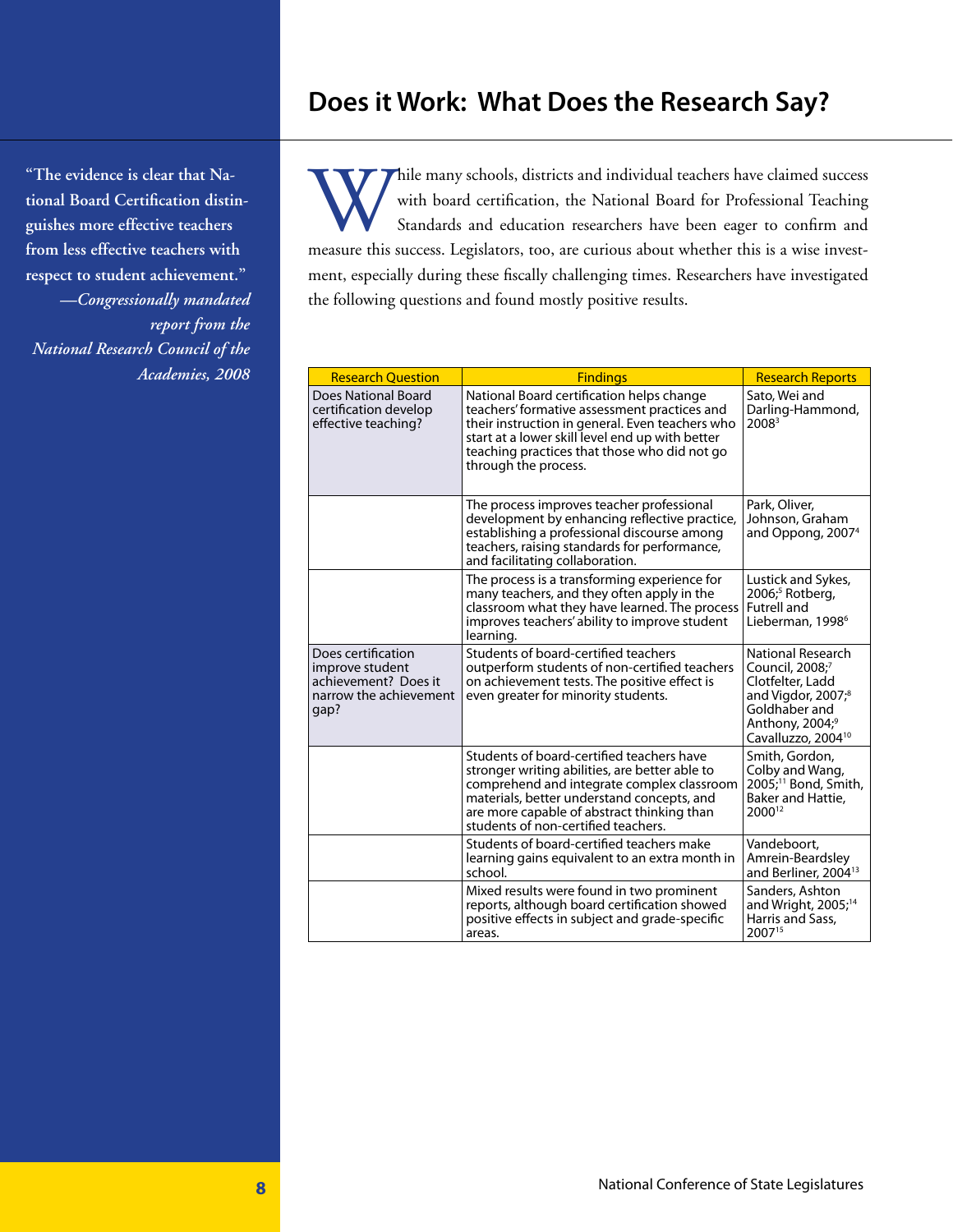| <b>Research Question</b>                                                                          | <b>Findings</b>                                                                                                                                                                                                                                                                                                                                                                                                                                                                                                                                                                                               | <b>Research Reports</b>                                                                            |
|---------------------------------------------------------------------------------------------------|---------------------------------------------------------------------------------------------------------------------------------------------------------------------------------------------------------------------------------------------------------------------------------------------------------------------------------------------------------------------------------------------------------------------------------------------------------------------------------------------------------------------------------------------------------------------------------------------------------------|----------------------------------------------------------------------------------------------------|
| Does certification<br>improve teacher<br>retention?                                               | Board certification was found to keep the<br>most highly accomplished teachers in the<br>classroom. In Florida, nearly 90 percent<br>of these teachers remain in teaching, far<br>exceeding the average 60 percent retention<br>for teachers statewide. In Ohio, 52 percent<br>of board-certified teachers surveyed report<br>they plan to stay in teaching as long as they<br>can, compared to 38 percent of non-certified<br>teachers. South Carolina reports similar results.                                                                                                                              | Florida Department<br>of Education, 2008;<br>Sykes, et al., 2006 <sup>16</sup>                     |
| Does certification equip<br>teachers for traditionally<br>low-performing students<br>and schools? | In 2008, 42 percent of board-certified teachers<br>were teaching in schools eligible for Title I<br>funding. Nearly 46 percent taught in schools<br>where more than 40 percent of students were<br>eligible for free and reduced lunches.                                                                                                                                                                                                                                                                                                                                                                     | <b>National Board</b><br>for Professional<br>Teaching Standards,<br>2008                           |
|                                                                                                   | The National Board's Targeted High-<br>Need Initiative and Take One! programs<br>are increasing board-certified teacher<br>diversity and impact in high-need schools.<br>A large majority of teachers in high-need<br>schools report that Take One! improved the<br>quality of their instructional planning and<br>implementation by enhancing their approach<br>to analyzing and reflecting on their teaching<br>practices.                                                                                                                                                                                  | Learning Point<br>Associations, 2008                                                               |
| Do board-certified<br>teachers teach in low-<br>performing schools?                               | This examines the distribution of board-<br>certified teachers in the six states—California,<br>Florida, Mississippi, North Carolina, Ohio and<br>South Carolina. Except for California, board-<br>certified teachers are not equitably distributed<br>across schools that serve different populations<br>of students. In five of the six states examined.<br>poor, minority, and lower-performing students<br>are far less likely to have the opportunity to<br>benefit from the teaching of a National Board-<br>certified teachers than are their more affluent.<br>majority, and higher-performing peers. | Humphrey, Koppich<br>and Hough, 2004 <sup>17</sup>                                                 |
| Does certification create<br>teacher leaders?                                                     | Board-certified teachers give input on<br>curricular decisions, organize professional<br>development opportunities, chair<br>departments, engage with the community,<br>reach out to parents, and serve as a faculty<br>voice to policymakers and other stakeholders.                                                                                                                                                                                                                                                                                                                                         | Sykes, et al., 2006 <sup>18</sup>                                                                  |
|                                                                                                   | Board-certified teachers take on leadership<br>roles that include mentoring and coaching<br>others and developing programs aimed at<br>improve student learning.                                                                                                                                                                                                                                                                                                                                                                                                                                              | Freund, Russell and<br>Kavulic, 2005; <sup>19</sup><br>Yankelovich<br>Partners, 2001 <sup>20</sup> |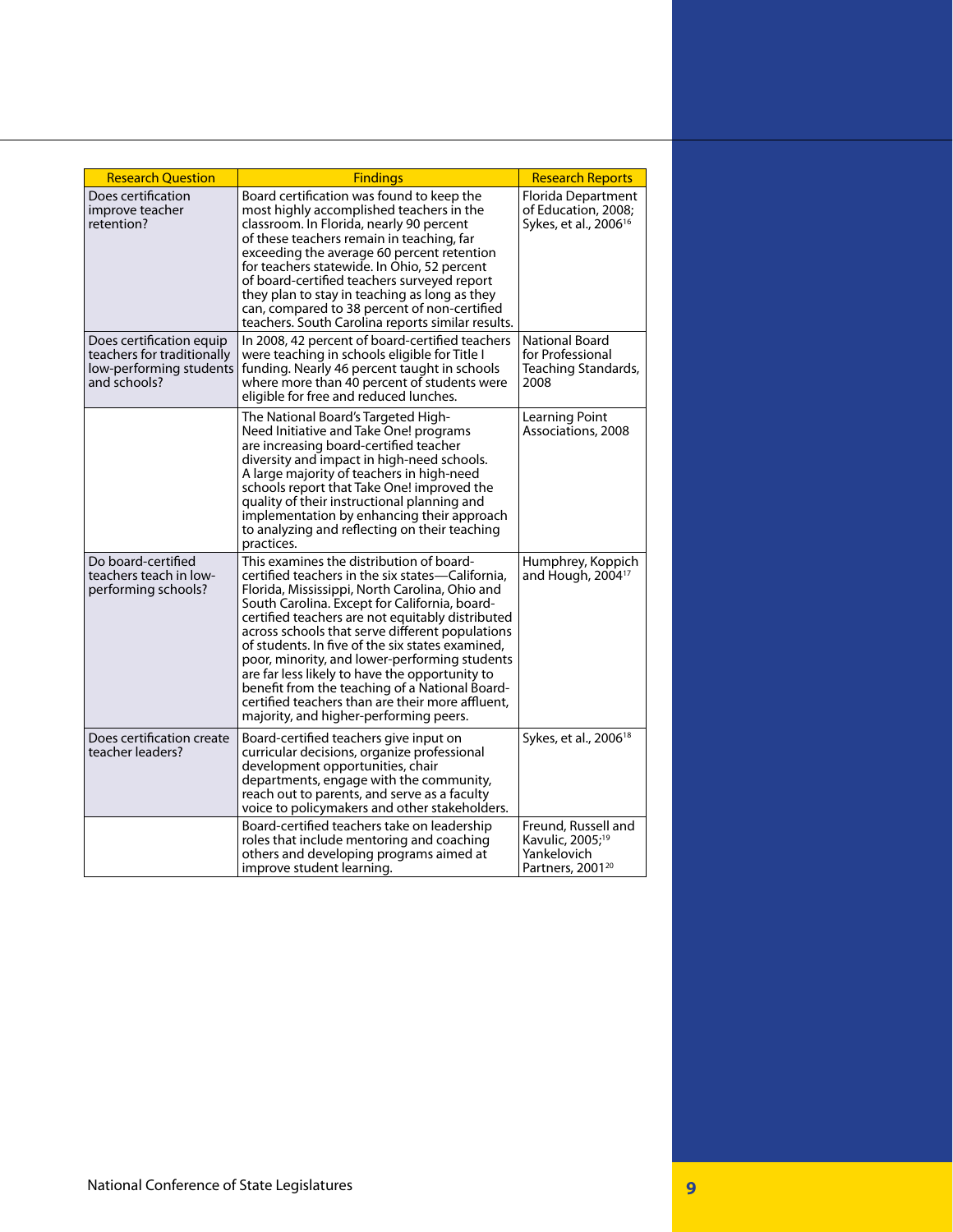## **Policy Options for Legislators**

**"These are difficult times, and we are faced with difficult budget decisions. In the last budget year, the Legislature chose to withhold the stipend for National Board certification. In the school reform bills before us, however, we have included National Board certification as criteria for leadership awards as part of an individualized compensation package for educators in Idaho."**

*—Idaho Senator John Goedde*

**"With our current financial crisis, every program is being looked at . . . even programs that have been 'sacred cows' in the past, such as National Board certification. We have to make difficult decisions today, so we can look to the future and re-embrace these successful programs tomorrow."** 

*—Illinois Senator Pam Althoff*

For years, state policymakers have recognized the significance of National Board certification by enacting policies to support teachers as they complete the process. Legislators want the best teachers in the classroom, and or years, state policymakers have recognized the significance of National Board certification by enacting policies to support teachers as they complete the process. Legislators want the best teachers in the classroom, and many see this as to sacrifice personal time to complete this rigorous program.

Thirty states currently offer assistance with application fees or financial incentives for completion. Mississippi, for example, offers a \$6,000 annual salary increase for the life of certification, and North Carolina offers a salary 12 percent higher than base for the life of the certificate. Colorado, Hawaii, New York, Washington and Wisconsin offer additional salary to board-certified teachers working in low-performing schools. States such as Illinois, New Mexico, Ohio and Wisconsin require board certification to achieve the highest level of state licensure, sometimes known as the mastery level, which provides for additional salary.

These incentives have been effective. States with the most assistance, support and salary increases have the highest number of board-certified teachers—Mississippi at 9.4 percent, North Carolina at 15.8 percent, and South Carolina at 15 percent. However, many of these teachers are not teaching in high-need schools where they are needed most. Additional incentives may be needed to lure them into these positions.

The decision to provide state-funded support for National Board certification is not easily made. Although most states still provide some fee support and financial incentives, others are cutting back. Some states have reduced salary incentives and limited the number of eligible candidates. South Carolina, for example, once offered the highest bonuses for completion at \$7,500 for the life of the certificate. Since July 1, 2010, however, board-certified teachers receive \$5,000, capped at 900 candidates. Other states—such as California, Colorado, Idaho, Illinois, Maine, Michigan, Missouri and Oklahoma—have reduced or eliminated financial support, at least temporarily, because of tight budgets. Legislators in many of these states say they believe their state will reinvest in this program when budget conditions improve.

State legislators who want to support board certification at the state level may wish to consider the following policies to support and encourage teachers—and now principals—to become board-certified.

• Provide resources to help teachers and principals with the cost of certification, including allocating state funds for fee reimbursement, making federal funding available to support certification, and creating loan programs to cover the cost of fees.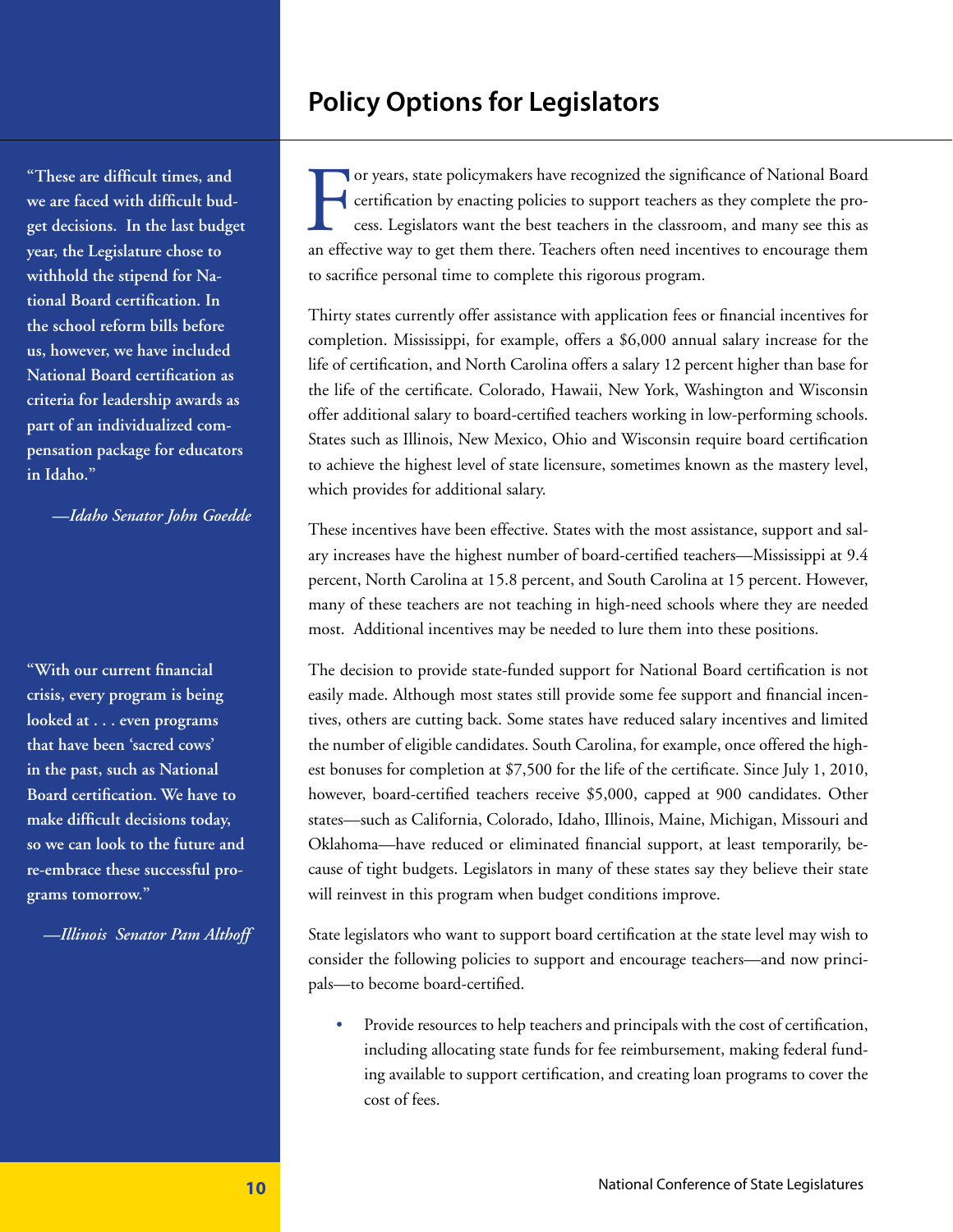- Offer salary increases for the life of the certificate.
- Offer additional salary for board-certified teachers and principals who serve in low-performing, hard-to-staff schools.
- Offer mastery or top-tier state licensure or certification to board-certified teachers and principals.
- Publicly recognize teachers and principals who achieve certification and provide leadership opportunities to leverage their knowledge and skills.

State legislators might also consider the following policies to make better use of National Board certification.

- Use National Board standards to define effective teaching.
- Include board certification as an indicator of effective teaching for purposes of teacher and principal evaluations.
- Create career ladders for board-certified teachers, removing barriers and encouraging them to serve in such leadership roles as mentors, team leaders, curriculum leaders and instructional coaches.
- Allow board certification to qualify as or replace traditional professional development requirements.
- Require teachers and principals in low-performing schools to complete Take One! as a whole school professional development program and provide incentives for choosing to seek full board certification.
- Require teachers who receive state support for National Board certification to serve in lowperforming schools.



**"We in Washington believe that the quality of teacher is the most important thing. Over the last five or six years, we have encouraged our teachers to become even better through National Board certification. In fact, we have thousands of teachers that are now going through that process, and we are paying them up to \$5,000 or \$10,000 more to teach because we know that is the quintessential place where our investments can make the difference."** 

> *—Washington Representative Kathy Haigh*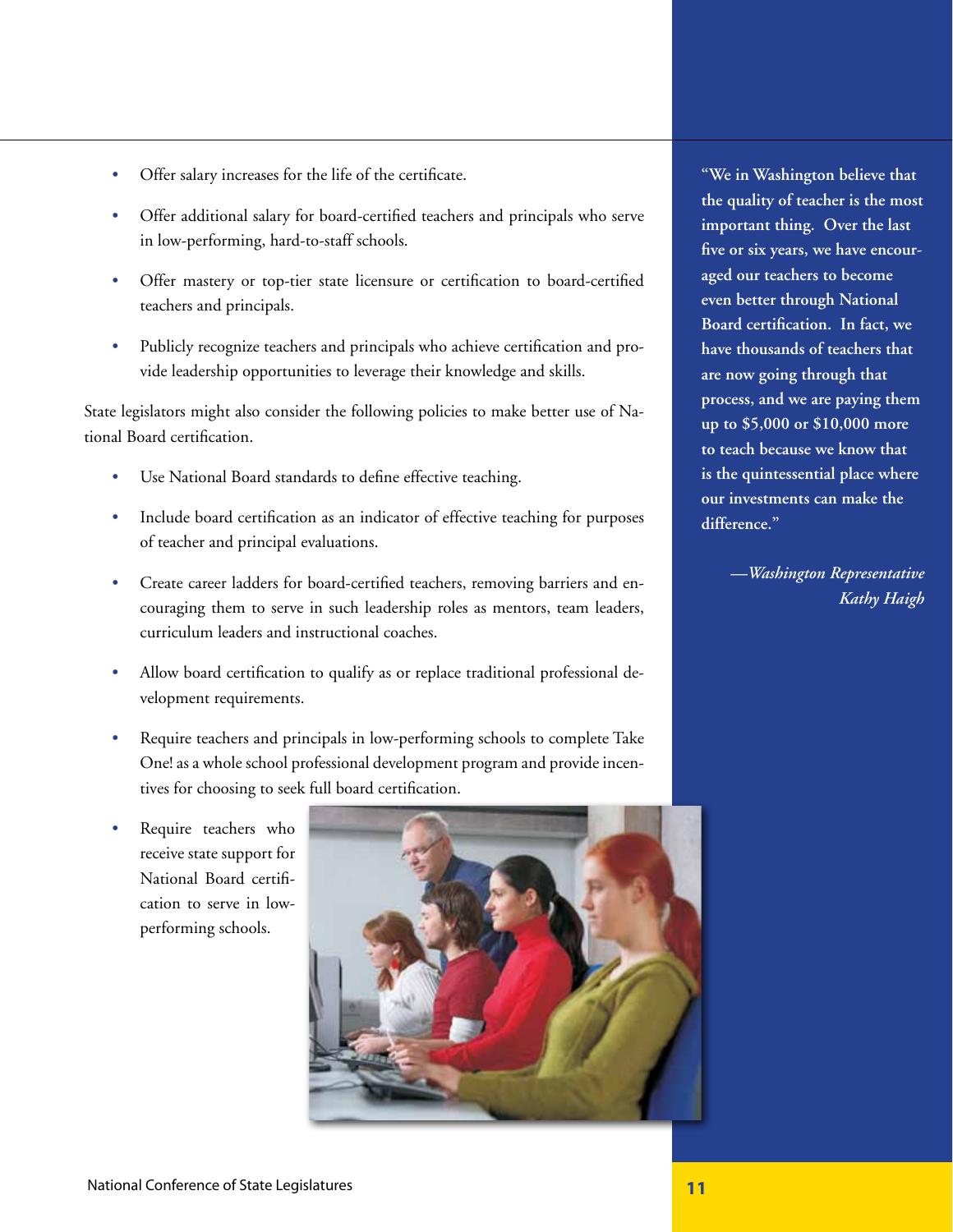# **State Incentives and Rewards Supp**

| <b>State</b>           | <b>Fee Support</b>                                                                                                               | <b>Financial Incentives</b>                                                                                                                                                                  | Release<br><b>Time</b> | <b>License</b><br><b>Portability</b> | <b>License</b><br><b>Renewal or</b><br><b>CEUs</b> | <b>Total</b><br><b>Number of</b><br>Teachers* | <b>NBCTs</b><br><b>Certified in</b><br>2009-2010 | <b>Total</b><br><b>NBCTs</b> | % of NBCTs<br>to Teachers |
|------------------------|----------------------------------------------------------------------------------------------------------------------------------|----------------------------------------------------------------------------------------------------------------------------------------------------------------------------------------------|------------------------|--------------------------------------|----------------------------------------------------|-----------------------------------------------|--------------------------------------------------|------------------------------|---------------------------|
| AK                     |                                                                                                                                  |                                                                                                                                                                                              |                        |                                      | X                                                  | 7,927                                         | $\overline{7}$                                   | 120                          | 1.5%                      |
| <b>AL</b>              | Full fee pay for<br>candidates who pass<br>the state selection<br>process                                                        | \$4,450 annual increase                                                                                                                                                                      |                        | X                                    | X                                                  | 47,818                                        | 224                                              | 2,007                        | 4.2%                      |
| <b>AR</b>              | \$2,500 for eligible<br>first-time candidates                                                                                    | \$5,000 bonus<br>annually to any<br><b>NBCT</b> who continues<br>to be employed in<br>accordance with<br>legislative provisions<br>governing bonus<br>eligibility                            | 3 days                 | $\pmb{\times}$                       | $\mathsf{x}$                                       | 37,162                                        | 290                                              | 1,690                        | 4.5%                      |
| <b>AZ</b>              |                                                                                                                                  |                                                                                                                                                                                              |                        |                                      | $\mathsf X$                                        | 54,696                                        | 88                                               | 769                          | 1.4%                      |
| CA                     |                                                                                                                                  | <b>Funding is provided</b><br>for stipends to NBCTs<br>who were approved<br>for an annual \$5,000<br>(four-year maximum)<br>for teaching in a low-<br>performing school<br>before April 2009 |                        | X                                    |                                                    | 303,647                                       | 342                                              | 4,913                        | 1.6%                      |
| CO                     | \$750 for candidates<br>on a first-come.<br>first-served basis<br>(temporarily<br>suspended due to<br>economic downturn)         | \$1,600 bonus for all<br>NBCTs; an additional<br>\$3,200 for NBCTs<br>in low-performing<br>schools (temporarily<br>suspended due to<br>economic downturn)                                    |                        | X                                    | X                                                  | 48,692                                        | 65                                               | 545                          | 1.1%                      |
| <b>CT</b>              |                                                                                                                                  |                                                                                                                                                                                              |                        | X                                    | $\mathsf{x}$                                       | 48,463                                        | $\mathbf{0}$                                     | 136                          | 0.3%                      |
| DC                     |                                                                                                                                  | One-time \$4,000<br>bonus                                                                                                                                                                    | 3 days                 | X                                    | $\mathsf{X}$                                       | 5,321                                         | 3                                                | 66                           | 1.2%                      |
| <b>DE</b>              |                                                                                                                                  |                                                                                                                                                                                              |                        | $\mathsf{X}$                         | X                                                  | 8,322                                         | 5                                                | 440                          | 5.3%                      |
| FL.                    | Some federal money<br>available to teachers<br>in selected high-<br>need schools to pay<br>half of fee                           | Annual salary bonus of<br>up to 10% for 10 years<br>only                                                                                                                                     |                        | X                                    | X                                                  | 186,361                                       | 273                                              | 13,532                       | 7.3%                      |
| GA                     | Some federal money<br>available to teachers<br>in selected high-<br>need schools to pay<br>half of fee                           |                                                                                                                                                                                              | 2 days                 | $\mathsf X$                          | $\mathsf X$                                        | 118,839                                       | 18                                               | 2,604                        | 2.2%                      |
| $\mathsf{H}\mathsf{I}$ | Fee reimbursement<br>of \$1,500 paid<br>upon completion of<br>process; remainder<br>of fee is reimbursable<br>upon certification | Annual \$5,000 stipend<br>for life of certificate                                                                                                                                            |                        |                                      |                                                    | 11,295                                        | 44                                               | 284                          | 2.5%                      |
| IA                     |                                                                                                                                  | <b>Local incentives</b><br>provided by a number<br>of local school districts.                                                                                                                |                        | X                                    | $\mathsf{X}$                                       | 35,961                                        | 19                                               | 664                          | 1.8%                      |
| ID                     |                                                                                                                                  | \$2,000 annual increase<br>for first five years (Not<br>funded in 2010-2011)                                                                                                                 |                        | X                                    |                                                    | 15,148                                        | 6                                                | 368                          | 2.4%                      |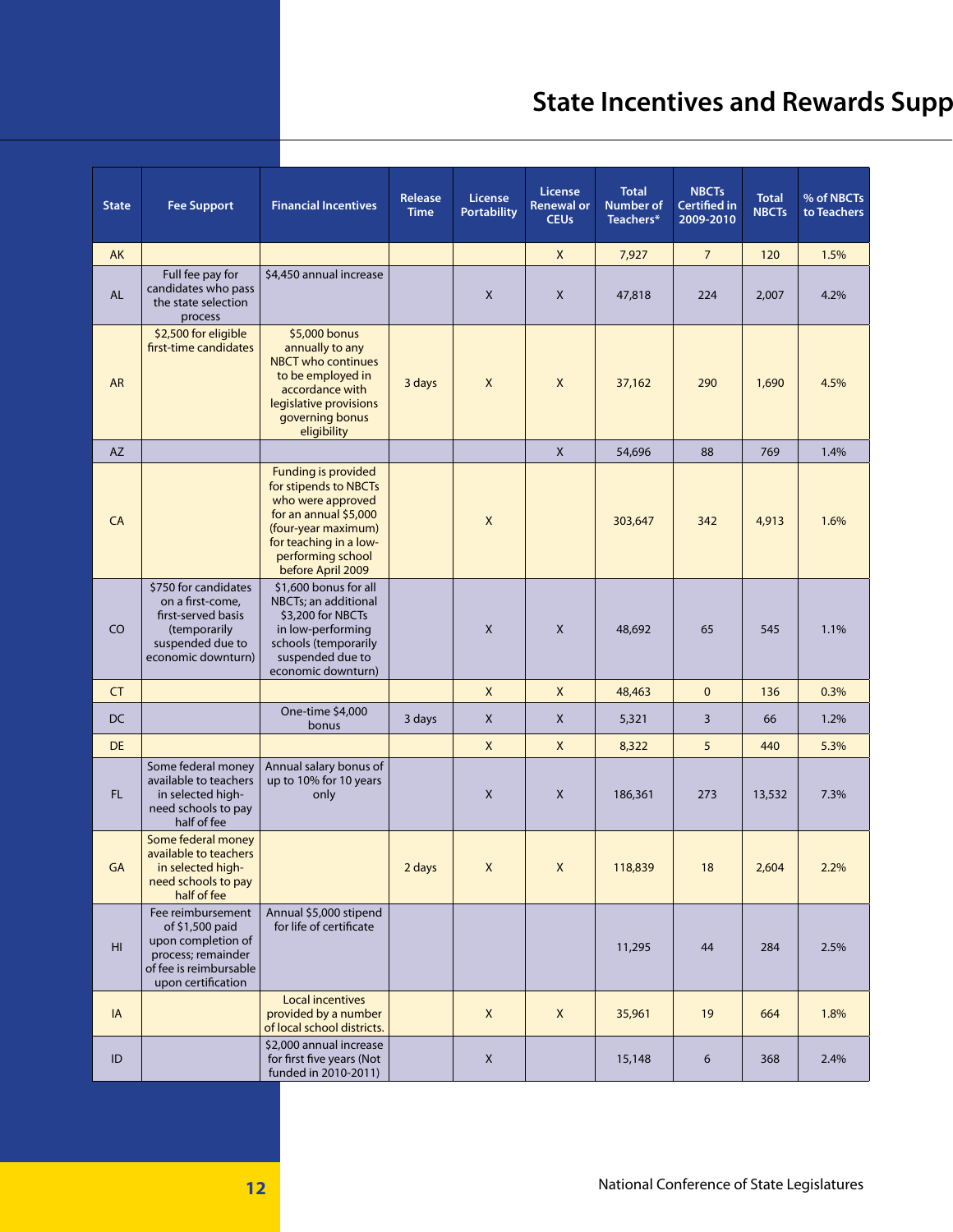# **Sorting National Board Certification**

| <b>State</b> | <b>Fee Support</b>                                                                                           | <b>Financial Incentives</b>                                                                                                                          | Release<br><b>Time</b> | <b>License</b><br><b>Portability</b> | License<br><b>Renewal or</b><br><b>CEUs</b> | <b>Total</b><br><b>Number of</b><br>Teachers* | <b>NBCTs</b><br><b>Certified in</b><br>2009-2010 | <b>Total</b><br><b>NBCTs</b> | % of NBCTs<br>to Teachers |
|--------------|--------------------------------------------------------------------------------------------------------------|------------------------------------------------------------------------------------------------------------------------------------------------------|------------------------|--------------------------------------|---------------------------------------------|-----------------------------------------------|--------------------------------------------------|------------------------------|---------------------------|
| IL           | State and federal<br>funds combine to<br>pay up to \$2,000 per<br>candidate as funds<br>are available        | \$3,000 annual<br>stipend and mentor<br>compensation as funds<br>are provided                                                                        |                        | X                                    | $\mathsf{X}$                                | 135,704                                       | 771                                              | 4,692                        | 3.5%                      |
| IN           |                                                                                                              |                                                                                                                                                      |                        | $\mathsf{X}$                         | $\mathsf{X}$                                | 62,668                                        | 5                                                | 149                          | 0.2%                      |
| <b>KS</b>    | <b>State and federal</b><br>funds combine to<br>pay up to \$2,000 per<br>candidate as funds<br>are available | By statute, districts are<br>responsible for paying<br>\$1,000 to NBCTs for the<br>life of the certificate                                           |                        | X                                    | X                                           | 35,883                                        | 20                                               | 344                          | 1.0%                      |
| <b>KY</b>    | 75% fee<br>reimbursement upon<br>certification                                                               | Annual \$2,000 salary<br>supplement for the<br>life of the certificate;<br>\$400 for candidate<br>preparation                                        | 5 days                 | X                                    | $\mathsf{X}$                                | 43,451                                        | 316                                              | 2,156                        | 5.0%                      |
| LA           | \$750 from Louisiana<br>Department of<br><b>Education grant</b>                                              | \$5,000 annual increase<br>for life of certificate,<br>funded by districts                                                                           |                        |                                      |                                             | 49,377                                        | 148                                              | 1,681                        | 3.4%                      |
| <b>MA</b>    |                                                                                                              |                                                                                                                                                      |                        | $\mathsf{X}$                         | $\mathsf{X}$                                | 70,398                                        | 17                                               | 518                          | 0.7%                      |
| <b>MD</b>    | Two-thirds of fee<br>for up to 1,000<br>candidates                                                           | State will match up<br>to \$1,000 offered by<br>local school districts<br>and \$2,000 for NBCTs<br>assigned to specific<br>low-performing<br>schools |                        |                                      | X                                           | 58,940                                        | 302                                              | 1,976                        | 3.4%                      |
| <b>ME</b>    |                                                                                                              | No stipend for 2010,<br>fixed funds for 2011-<br>2012.                                                                                               |                        | X                                    | X                                           | 15,912                                        | 20                                               | 201                          | 1.3%                      |
| MI           | State and federal<br>funds are combined<br>to pay the<br>application fee as<br>funds are provided            |                                                                                                                                                      |                        | X                                    | X                                           | 94,754                                        | 29                                               | 348                          | 0.4%                      |
| <b>MN</b>    |                                                                                                              |                                                                                                                                                      |                        |                                      | $\mathsf{X}$                                | 53,083                                        | 14                                               | 352                          | 0.7%                      |
| <b>MO</b>    | State and federal<br>funds are combined<br>to pay the<br>application fee as<br>funds are provided            | School district policy<br>often uses the career<br>ladder to award NBCTs<br>up to \$5,000 annually<br>for the life of the<br>certificate             | 2 days                 | X                                    |                                             | 68,015                                        | 73                                               | 670                          | 1.0%                      |
| <b>MS</b>    | Reimbursement<br>of unsubsidized<br>portion of fee<br>upon completion<br>for public school<br>teachers       | \$6,000 annual increase<br>for life of certificate                                                                                                   |                        | $\mathsf{X}$                         | $\mathsf X$                                 | 33,358                                        | 120                                              | 3,222                        | 9.7%                      |
| <b>MT</b>    |                                                                                                              | One-time \$3,000<br>stipends for up to<br>20 NBCTs as funding<br>is approved each<br>biennium                                                        |                        | X                                    | X                                           | 10,467                                        | $\overline{7}$                                   | 92                           | 0.9%                      |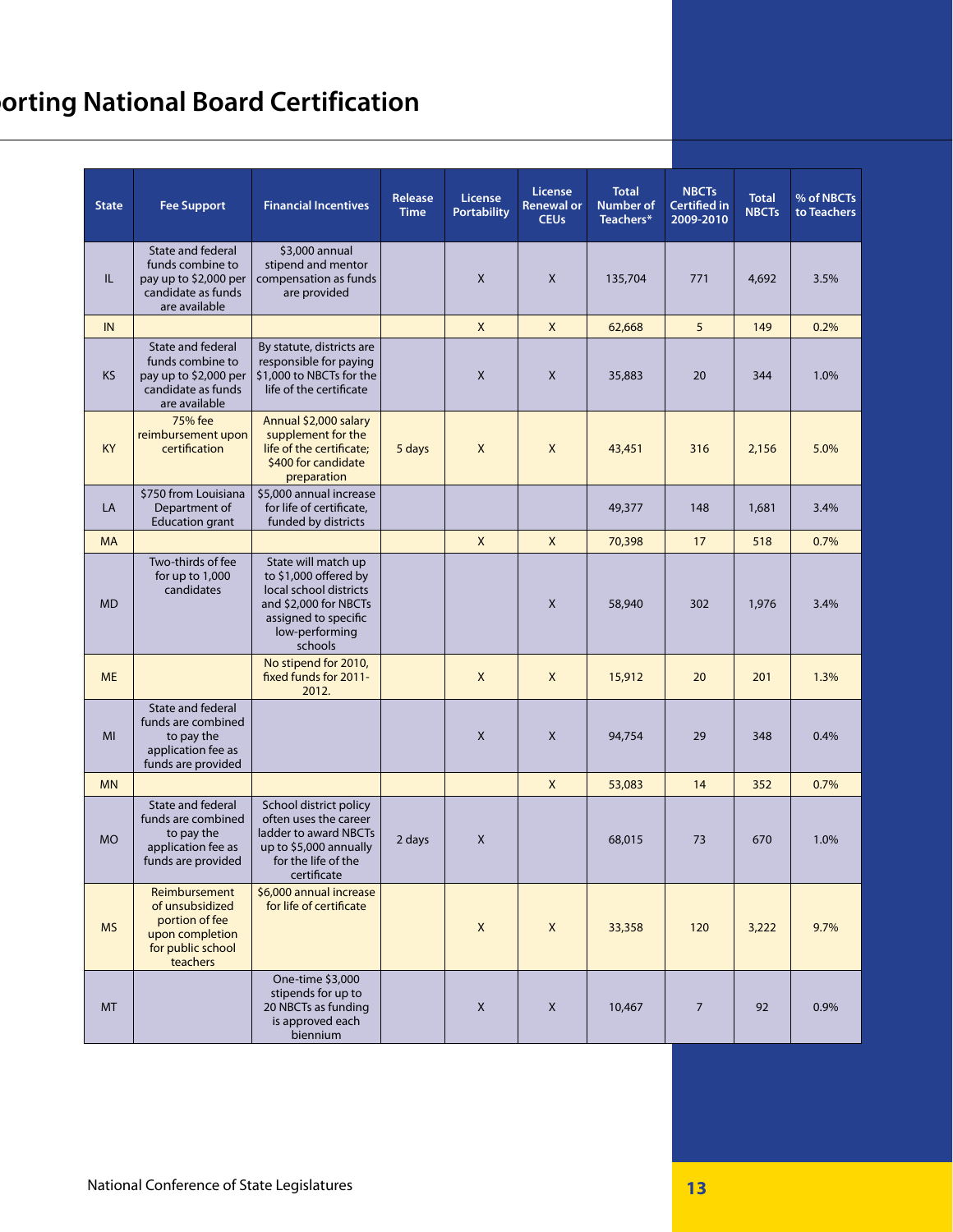# **State Incentives and Rewards Supp**

| <b>State</b>   | <b>Fee Support</b>                                                                                                                                                                                            | <b>Financial Incentives</b>                                                                                                                                                                            | Release<br><b>Time</b> | <b>License</b><br><b>Portability</b> | License<br><b>Renewal or</b><br><b>CEUs</b> | <b>Total</b><br><b>Number of</b><br>Teachers* | <b>NBCTs</b><br><b>Certified in</b><br>2009-2010 | <b>Total</b><br><b>NBCTs</b> | % of NBCTs<br>to Teachers |
|----------------|---------------------------------------------------------------------------------------------------------------------------------------------------------------------------------------------------------------|--------------------------------------------------------------------------------------------------------------------------------------------------------------------------------------------------------|------------------------|--------------------------------------|---------------------------------------------|-----------------------------------------------|--------------------------------------------------|------------------------------|---------------------------|
| NC             | \$2,500 for eligible<br>teachers as funds are<br>available through a<br>loan from the state<br>at 3% interest rate<br>to be repaid over<br>three years, with no<br>payment required in<br>the first 12 months | NBCT placed on salary<br>schedule that is 12%<br>higher than base pay<br>for life of certificate                                                                                                       | 3 days                 | X                                    | $\mathsf{X}$                                | 109,634                                       | 2,277                                            | 17,957                       | 16.4%                     |
| <b>ND</b>      | 50% of fee for up to<br>17 candidates                                                                                                                                                                         | Annual \$1,000 bonus<br>for life of certificate                                                                                                                                                        |                        | X                                    |                                             | 8,181                                         | $\mathbf{1}$                                     | 32                           | 0.4%                      |
| <b>NE</b>      |                                                                                                                                                                                                               |                                                                                                                                                                                                        |                        | $\mathsf{X}$                         | $\mathsf X$                                 | 22,057                                        | $\overline{7}$                                   | 85                           | 0.4%                      |
| <b>NH</b>      |                                                                                                                                                                                                               |                                                                                                                                                                                                        |                        | X                                    |                                             | 15,661                                        | $\mathbf{0}$                                     | 19                           | 0.1%                      |
| NJ             |                                                                                                                                                                                                               |                                                                                                                                                                                                        |                        | $\mathsf{X}$                         | $\mathsf X$                                 | 114,713                                       | 13                                               | 211                          | 0.2%                      |
| <b>NM</b>      |                                                                                                                                                                                                               | Annual 1.5 program<br>unit stipend at a<br>variable rate, currently<br>estimated at \$5,800 for<br>FY 2009-2010                                                                                        |                        | X                                    | X                                           | 22,825                                        | 92                                               | 578                          | 2.5%                      |
| <b>NV</b>      | Up to \$1,250 fee<br>reimbursement<br>upon certification                                                                                                                                                      | 5% annual salary<br>increase for life of<br>certificate                                                                                                                                                |                        | X                                    | X                                           | 21,993                                        | 41                                               | 487                          | 2.2%                      |
| <b>NY</b>      | Up to \$2,500 for<br>eligible public school<br>teachers                                                                                                                                                       | If school district applies<br>and is approved by<br>the state, an annual<br>\$10,000 stipend may<br>be granted for three<br>years to teach in low-<br>performing schools<br>and mentor new<br>teachers |                        | X                                    | $\boldsymbol{\mathsf{X}}$                   | 217,944                                       | 131                                              | 1,131                        | 0.5%                      |
| OH             |                                                                                                                                                                                                               | <b>NBCTs</b> meet<br>requirements for lead<br>professional licensure<br>and are eligible for<br>teacher leadership<br>opportunities                                                                    |                        |                                      |                                             | 112,845                                       | 81                                               | 3,268                        | 2.9%                      |
| <b>OK</b>      | Fee support<br>suspended for two<br>years because of<br>moratorium on<br><b>National Board</b><br>program                                                                                                     | \$3,900 annual stipend<br>for current NBCTs<br>for the life of the<br>certificate                                                                                                                      |                        | $\pmb{\times}$                       |                                             | 46,571                                        | 225                                              | 2,820                        | 6.1%                      |
| <b>OR</b>      |                                                                                                                                                                                                               |                                                                                                                                                                                                        |                        | $\mathsf{X}$                         | $\mathsf X$                                 | 30,152                                        | 6                                                | 243                          | 0.8%                      |
| PA             | Up to \$1,250 for<br>approximately 200<br>candidates                                                                                                                                                          |                                                                                                                                                                                                        |                        | X                                    | $\mathsf{X}$                                | 129,708                                       | 124                                              | 769                          | 0.6%                      |
| R <sub>l</sub> | \$750 available for<br>approximately 50<br>candidates                                                                                                                                                         |                                                                                                                                                                                                        |                        | X                                    | X                                           | 11,316                                        | 33                                               | 417                          | 3.7%                      |
| SC             | \$1,250 in federal<br>funds available to<br>pay half of fee                                                                                                                                                   | \$7,500 annual<br>salary increase for<br>life of certificate for<br>candidates before July<br>1, 2010; \$5,000 stipend<br>after July 2010, capped<br>at 900 candidates                                 |                        | X                                    | $\mathsf{X}$                                | 49,941                                        | 498                                              | 7,784                        | 15.6%                     |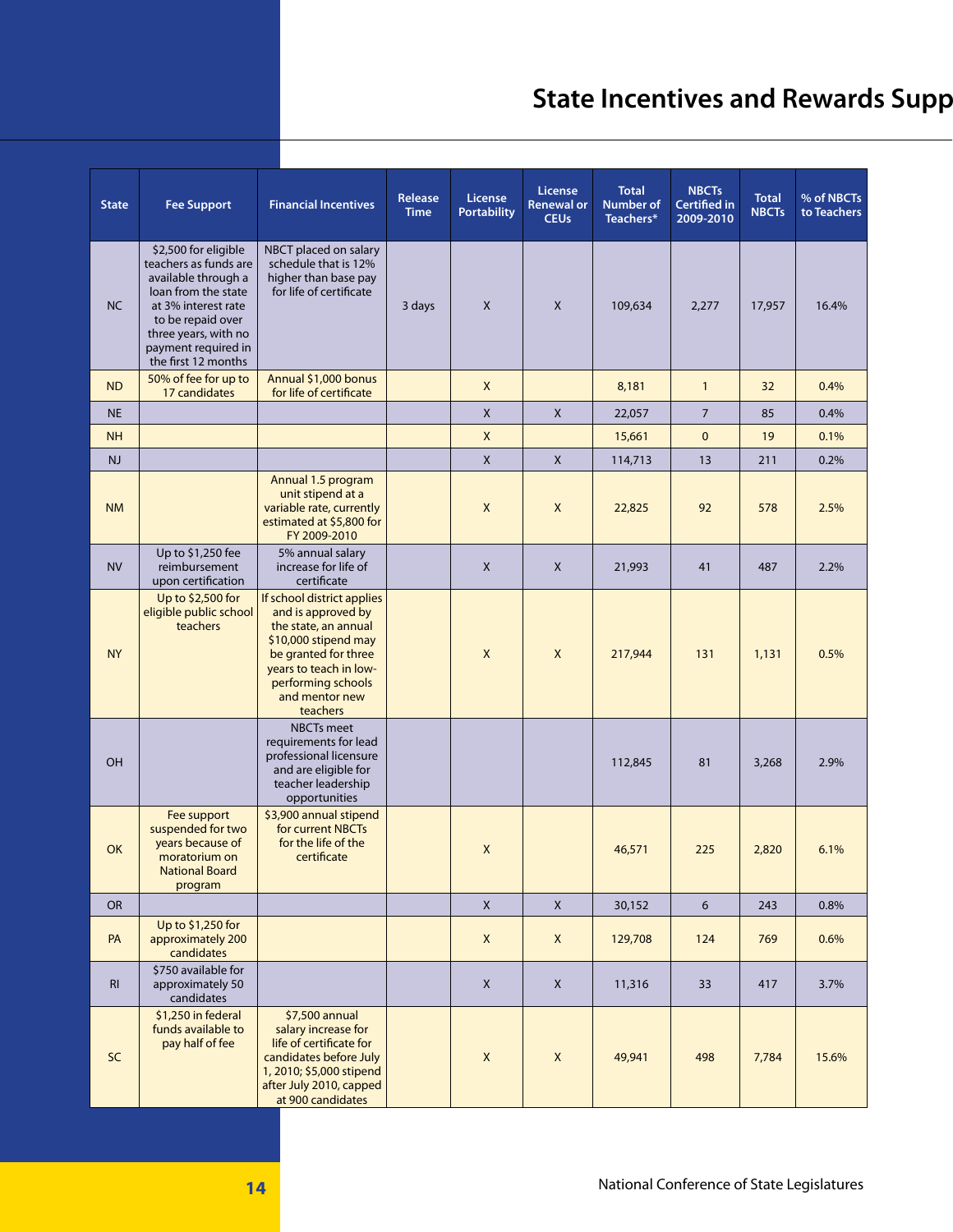## **Sorting National Board Certification**

| <b>State</b> | <b>Fee Support</b>                                                                                                                        | <b>Financial Incentives</b>                                                                                                                                                                                                                                                    | <b>Release</b><br><b>Time</b> | <b>License</b><br><b>Portability</b> | License<br><b>Renewal or</b><br><b>CEUs</b> | <b>Total</b><br>Number of<br>Teachers* | <b>NBCTs</b><br><b>Certified in</b><br>2009-2010 | <b>Total</b><br><b>NBCTs</b> | % of NBCTs<br>to Teachers |
|--------------|-------------------------------------------------------------------------------------------------------------------------------------------|--------------------------------------------------------------------------------------------------------------------------------------------------------------------------------------------------------------------------------------------------------------------------------|-------------------------------|--------------------------------------|---------------------------------------------|----------------------------------------|--------------------------------------------------|------------------------------|---------------------------|
| <b>SD</b>    |                                                                                                                                           |                                                                                                                                                                                                                                                                                |                               | X                                    |                                             | 9,244                                  | 3                                                | 74                           | 0.8%                      |
| <b>TN</b>    |                                                                                                                                           | Stipends by school<br>districts only                                                                                                                                                                                                                                           |                               |                                      | X                                           | 64,926                                 | 71                                               | 484                          | 0.7%                      |
| <b>TX</b>    |                                                                                                                                           |                                                                                                                                                                                                                                                                                |                               | X                                    | X                                           | 327,905                                | 83                                               | 627                          | 0.2%                      |
| UT           |                                                                                                                                           |                                                                                                                                                                                                                                                                                |                               | $\mathsf{X}$                         |                                             | 23,657                                 | 21                                               | 204                          | 0.9%                      |
| <b>VA</b>    |                                                                                                                                           | Initial \$5,000 award,<br>with a subsequent<br>annual award of \$2,500<br>for the life of the<br>certificate, contingent<br>upon continued<br>funding                                                                                                                          |                               | X                                    | X                                           | 71,415                                 | 184                                              | 2,180                        | 3.1%                      |
| <b>VT</b>    |                                                                                                                                           |                                                                                                                                                                                                                                                                                |                               | $\mathsf{X}$                         | $\mathsf{X}$                                | 8,766                                  | $\overline{3}$                                   | 124                          | 1.4%                      |
| <b>WA</b>    | <b>State offers interest</b><br>free conditional loan<br>for $$2,000$ of the<br>\$2,500 fee                                               | \$5,000 annual bonus<br>upon certification;<br><b>NBCTs in challenging</b><br>schools, as defined<br>by the state, will<br>receive an additional<br>\$5,000 annual bonus.<br>Proposed two-year<br>suspension in funding<br>program                                             |                               | X                                    | X                                           | 54,428                                 | 1,272                                            | 5,232                        | 9.6%                      |
| WI           | Reimbursement of<br>fee-related expenses<br>up to \$2,000 in first<br>year of certification                                               | \$2,500 annual grant<br>upon application for<br>subsequent nine years;<br>additional \$2,500 grant<br>for NBCTs in high-need<br>schools (60% free or<br>reduced lunch) as<br>funds are provided.<br><b>Additional incentives</b><br>also provided by local<br>school districts |                               |                                      | $\mathsf{x}$                                | 59,401                                 | 101                                              | 783                          | 1.3%                      |
| <b>WV</b>    | Reimbursement<br>of 50% upon<br>application, and<br>remainder upon<br>certification, for up<br>to 200 candidates;<br>\$600 toward retakes | <b>Reimbursement of</b><br>\$600 for certification<br>expenses; annual<br>\$3,500 supplement for<br>life of certificate                                                                                                                                                        |                               | X                                    |                                             | 20,209                                 | 86                                               | 580                          | 2.9%                      |
| <b>WY</b>    |                                                                                                                                           | \$4,000 salary increase<br>for each year as<br>funding is approved<br>each biennium                                                                                                                                                                                            |                               | X                                    | X                                           | 7,000                                  | 60                                               | 314                          | 4.5%                      |

**Key:** NBCT = National Board-Certified Teacher

**Source:** National Board for Professional Teaching Standards. This information is accurate as of March 24, 2011.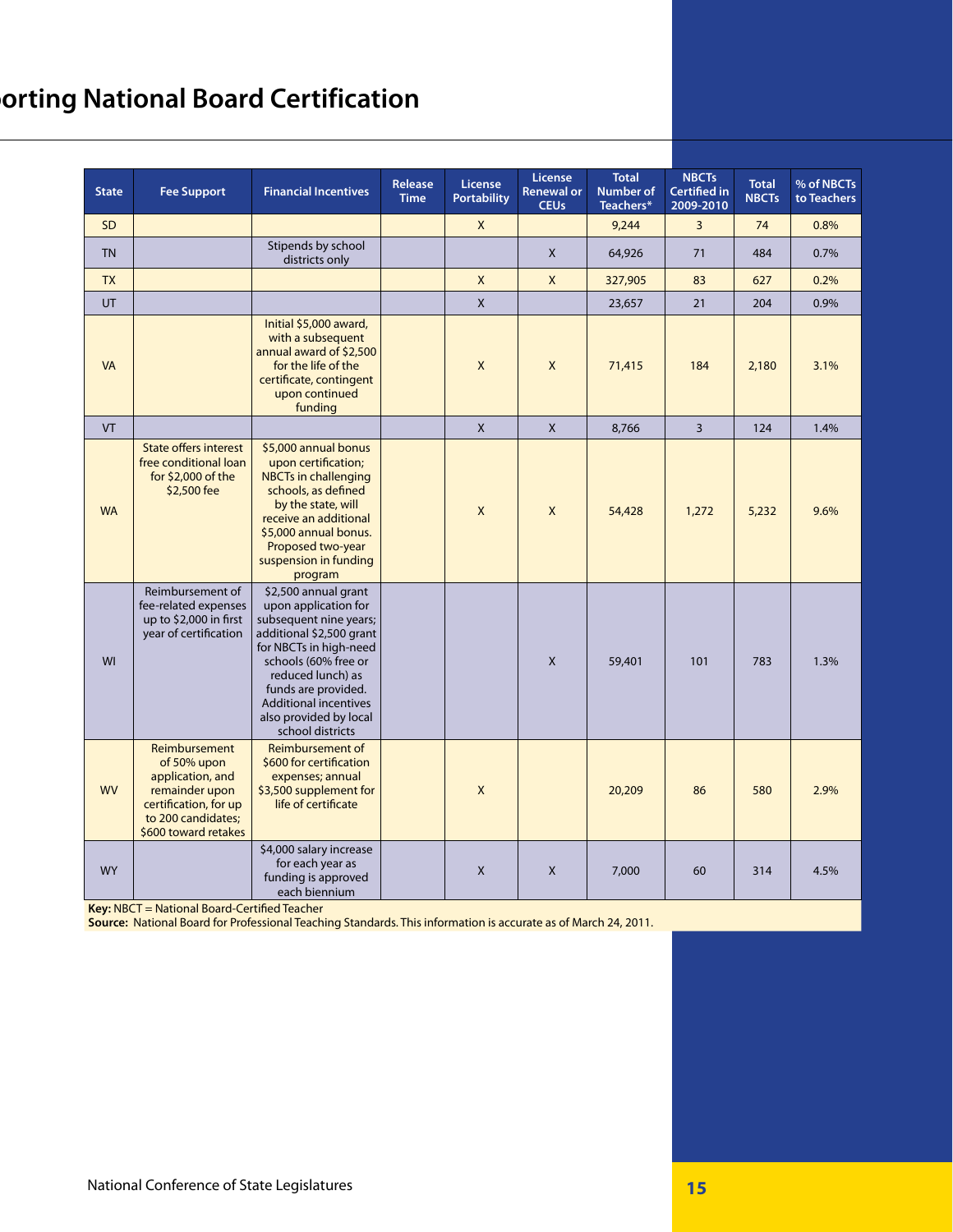### **Examples of Success**

#### **Chicago Public Schools, Illinois**

Chicago Public Schools, located in the heart of the city, is the third largest urban school district. It serves primarily black and Hispanic students; 82 percent are considered low income. Traditionally, Chicago Public Schools has struggled with student achievement, and a significant achievement gap stubbornly persists. Beginning in 2000, a powerful partnership between Chicago Public Schools (then under the leadership of current U.S. Secretary of Education Arne Duncan), the Chicago Teachers Union, the Mayor's office and the Chicago Public Education Fund set its sights upon improving teaching quality and retaining effective educators with the ultimate goal of improving student achievement. The strategy included raising the number of National Board-certified teachers from 11 to 1,200 by 2008, in less than a decade. The goal was reached with the help of generous funding from the Chicago Education Fund and the hard work and dedication of many teachers. As a result, the district has made significant gains. It has raised student achievement every year; nearly nine of 10 board-certified teachers remain in the district; more than half the district schools have at least one board-certified teacher; 60 percent of schools with board-certified teachers have at least 85 percent of students receiving free and reduced lunches; 85 percent of the district's board-certified teachers work in schools where at least 85 percent of the students are of color; and 50 percent hold leadership positions within their schools.

#### **Julius Corsini Elementary School, California**

Julius Corsini is a Title I elementary school in Desert Hot Springs, California, serving primarily Hispanic and English language learner students. Before 2006, this was a failing school by all accounts: 50 percent to 75 percent of the staff resigned every spring; student absenteeism was second highest in the district; and student performance was in the lowest 10 percent of schools in the state. In an effort to turn around this failing school, the entire faculty, including the principal, enrolled in either Take One! or full candidacy for National Board certification during the 2007-08 school year. Since then, the school has seen unprecedented success. Teachers now closely analyze their instruction and seek feedback from others for continued improvement. The school now holds weekly professional Learning Community meetings for coaching and sharing best practices. In 2009, the school was one of only four in California to exit Program Improvement Year 5 status. It met federal Adequate Yearly Progress benchmarks for two consecutive years; significantly increased test scores; increased teacher retention to 100 percent; and increased parent participation from 25 percent to 90 percent.

**"We used to be very individualized in our approach to teaching. Now we are working together to meet the needs of these struggling students. We are going from closed to open doors, and this collaborative spirit is making a big difference. That's what we need for effective teaching and learning."** 

*—Kiela Bonelli, National Board Certified Teacher, Principal, Julius Corsini Elementary School*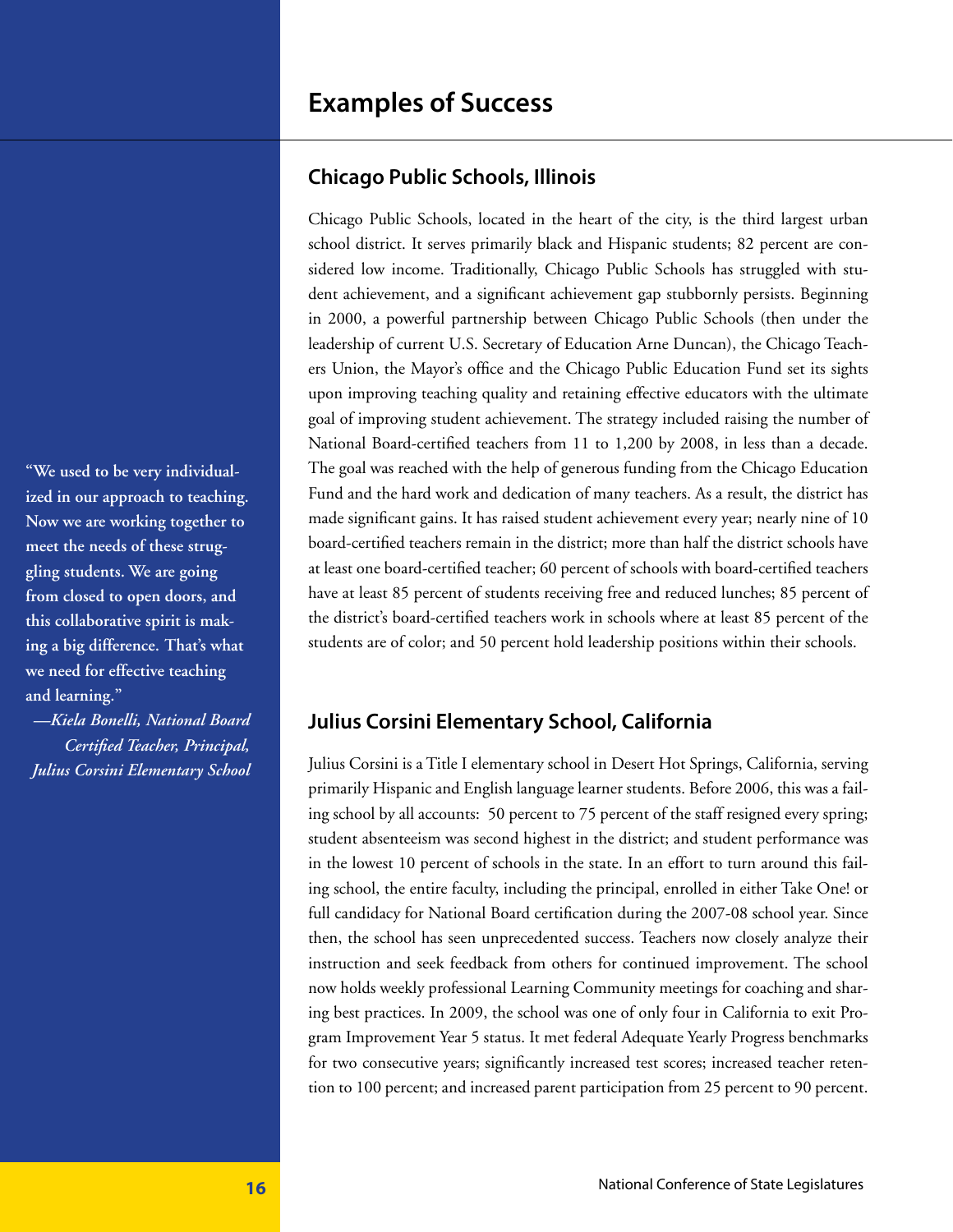#### **Montgomery County Public Schools, Maryland**

Montgomery County Schools is Maryland's largest school district. Students are 40 percent white, 23 percent black and 23 percent Hispanic; about one-third are considered low income. Although the district is located in one of the nation's most affluent areas just outside Washington, D.C., pockets of low-performing, high-need schools and students exist. About a decade ago, district officials developed a strategy to provide an effective educator and promote college and career-ready standards for every student. The district provided incentives and support for teachers to become boardcertified. District leadership also created a partnership with the Montgomery County Education Association, the local affiliate of the National Education Association, to embed the National Board's Five Core Propositions—what teachers should know and be able to do—into professional development, hiring and evaluation for all teachers. The effort is showing results. Student achievement has improved, and the achievement gap has narrowed in elementary school reading and math. The district now has the highest graduation rate among large school districts in the nation. Participation rates in Advanced Placement exams have increased. Nearly 95 percent of nationalboard certified teachers remained in the district during the past five years.

#### **Mitchell Elementary School, Arizona**

Mitchell Elementary School is located in Isaac School District in Phoenix. This school serves a low-income neighborhood with high crime rates, fewer than 25 percent of adults have a high school education, and 96 percent of students qualify for free or reduced lunch. In 2000, less than 34 percent of those enrolled completed ninth grade, and less than 22 percent graduated from high school. As a result of these difficult working and learning conditions, teacher quality and retention has traditionally been very low. In 2008, more than 60 percent of the teachers in the school decided to do all they could to make a difference—they committed to completing National Board certification to improve their teaching and equip them with the tools needed to turn around this impoverished, low-performing school. They were determined to make a difference in their students' lives. Although some teachers have completed the program and others are still working on it, students already are making progress, and collaborative professional learning community within the school is strong. This unique story about the power of teachers is garnering attention nationwide. Policymakers and education experts—from U.S. Secretary Arne Duncan, NEA President Dennis Van Roekel, and former Governor Bob Wise to education expert Barnett Berry—are paying close attention to this effort.

**"Test scores alone do not determine effective teaching. As an instructional coach, I have to look at the thinking that goes into teaching minute by minute. Teachers must be consciously competent—we have to know what we are doing, how we do it, and why. We must make existing teachers the best they can be through effective professional development, such as National Board certification."**

*—Daniela Robles, National Board Certified Teacher, Instructional Coach, former Mitchell Elementary teacher*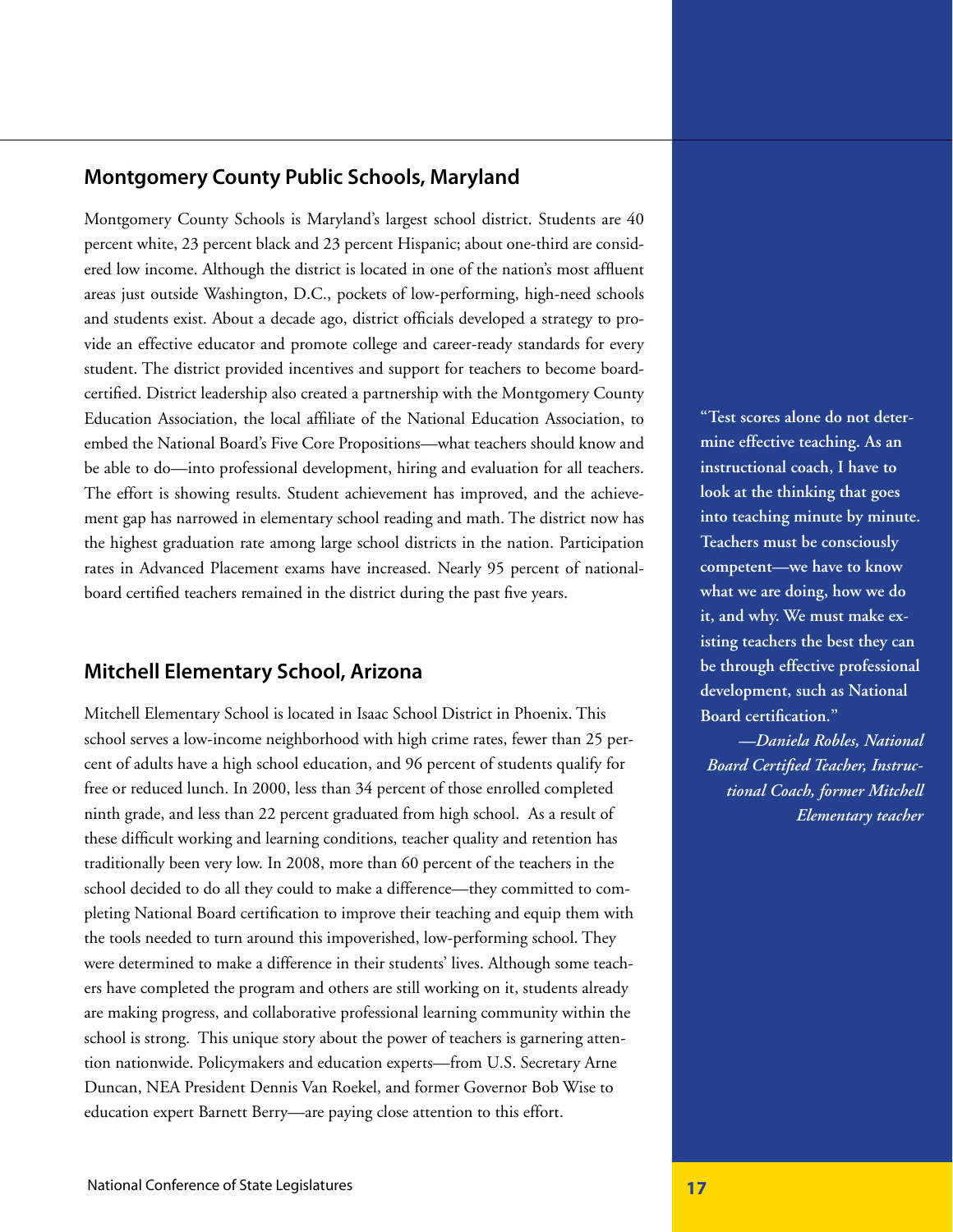### **Notes**

1. Carnegie Corporation, *A Nation Prepared: Teachers for the 21st Century. The Report of the Task Force on Teaching as a Profession* (Hyattsville, Md.: Carnegie Forum on Education and the Economy, 1986).

2. Student Learning, Student Achievement Task Force of the National Board for Professional Teaching Standards, *Student Learning, Student Achievement: How Do Teachers Measure Up?* (Arlington, Va.: National Board for Professional Teaching Standards, March 2011).

3. M. Sato, R. C. Wei, and L. Darling-Hammond, "Improving Teachers' Assessment Practices Through Professional Development: The Case of National Board Certification," *American Educational Research Journal* 45, no. 3 (2008): 669–700.

4. S. Park, et al., "Colleagues' Roles in the Professional Development of Teachers: Results from a Research Study of National Board Certification," *Teaching and Teacher Education* 23, no. 4 (May 2007): 368-389.

5. D. Lustick and G. Sykes, "National Board Certification as Professional Development: What are Teachers Learning?" *Education Policy Analysis Archives* 14, no. 5 (2006): 1-43.

6. I. Rotberg, M. Futrell and J. Lieberman, "National Board Certification: Increasing Participation and Assessing Impact," *Phi Delta Kappan* 79 (1998): 462-466.

7. Milton D. Hakel, Judith Anderson Koenig, and Stuart W. Elliott, eds., Committee on Evaluation of Teacher Certification by the National Board for Professional Teaching Standards, National Research Council of the Academies, *Assessing Accomplished Teaching: Advanced Level Certification Programs* (Washington, D.C.: National Academies Press, 2008).

8. Charles T. Clotfelter, Helen G. Ladd, and Jacob L. Vigdor, *How and Why Do Teacher Credentials Matter for Student Achievement?* National Center for Analysis of Longitudinal Data in Educational Researcher Working Papers (2007); [http://www.caldercenter.org/](http://www.caldercenter.org/pdf/1001058_teacher_credentials.pdf) [pdf/1001058\\_teacher\\_credentials.pdf](http://www.caldercenter.org/pdf/1001058_teacher_credentials.pdf).

9. Dan Goldhaber and Emily Anthony, *Can Teacher Quality Be Effectively Assessed?"* (Washington, D.C.: The Urban Institute, 2004); [http://www.urban.org/uploadedpdf/410958\\_NB-](http://www.urban.org/uploadedpdf/410958_NBPTSOutcomes.pdf)[PTSOutcomes.pdf](http://www.urban.org/uploadedpdf/410958_NBPTSOutcomes.pdf).

10. Linda Cavalluzzo, *Is National Board Certification an Effective Signal of Teacher Quality?*, (Alexandria, Va.: CNA Corporation, November 2004); [http://www.nbpts.org/UserFiles/](http://www.nbpts.org/UserFiles/File/Final_Study_11204_D_-_Cavalluzzo_-_CNA_Corp..pdf) [File/Final\\_Study\\_11204\\_D\\_-\\_Cavalluzzo\\_-\\_CNA\\_Corp..pdf.](http://www.nbpts.org/UserFiles/File/Final_Study_11204_D_-_Cavalluzzo_-_CNA_Corp..pdf)

11. T. W. Smith, et al., *An Examination of the Relationship Between Depth of Student Learning and National Board Certification Status* (Boon, N.C.: Office of Research on Teaching at Appalachian State University, 2005).

12. L. Bond, et al., *The Certification System of the National Board for Professional Teaching Standards: A Construct Validity Study* (Greensboro, N.C.: Department of Education Research Methodology and Center of Educational Research and Evaluation, University of North Carolina, September 2000).

13. L. G. Vandevoort, A. Amrein-Beardsley and D. C. Berliner, " National Board Certified teachers and Their Students' Achievement," *Education Policy Analysis Archives* 12, no. 46 (2004): 7-38.

14. W. L. Sanders, J.J. Ashton, and S. P. Wright, *Comparison of the Effects of NBPTS Certified Teachers with Others Teachers on the Rates of Student Academic Progress* (Cary, N.C.: SAS Institute, 2005).

15. Doug Harris and Tim Sass, *The Effects of NBPTS-Certified Teachers on Student Achievement,* National Center for Analysis of Longitudinal Data in educational Research Working Papers (2007); [http://www.caldercenter.org/PDF/1001060\\_NBPTS\\_Certified.pdf](http://www.caldercenter.org/PDF/1001060_NBPTS_Certified.pdf).

16. G. Sykes et al., *National board Certified Teachers as an Organizational Resource* (Ann Arbor, Mich.: University of Michigan, 2006).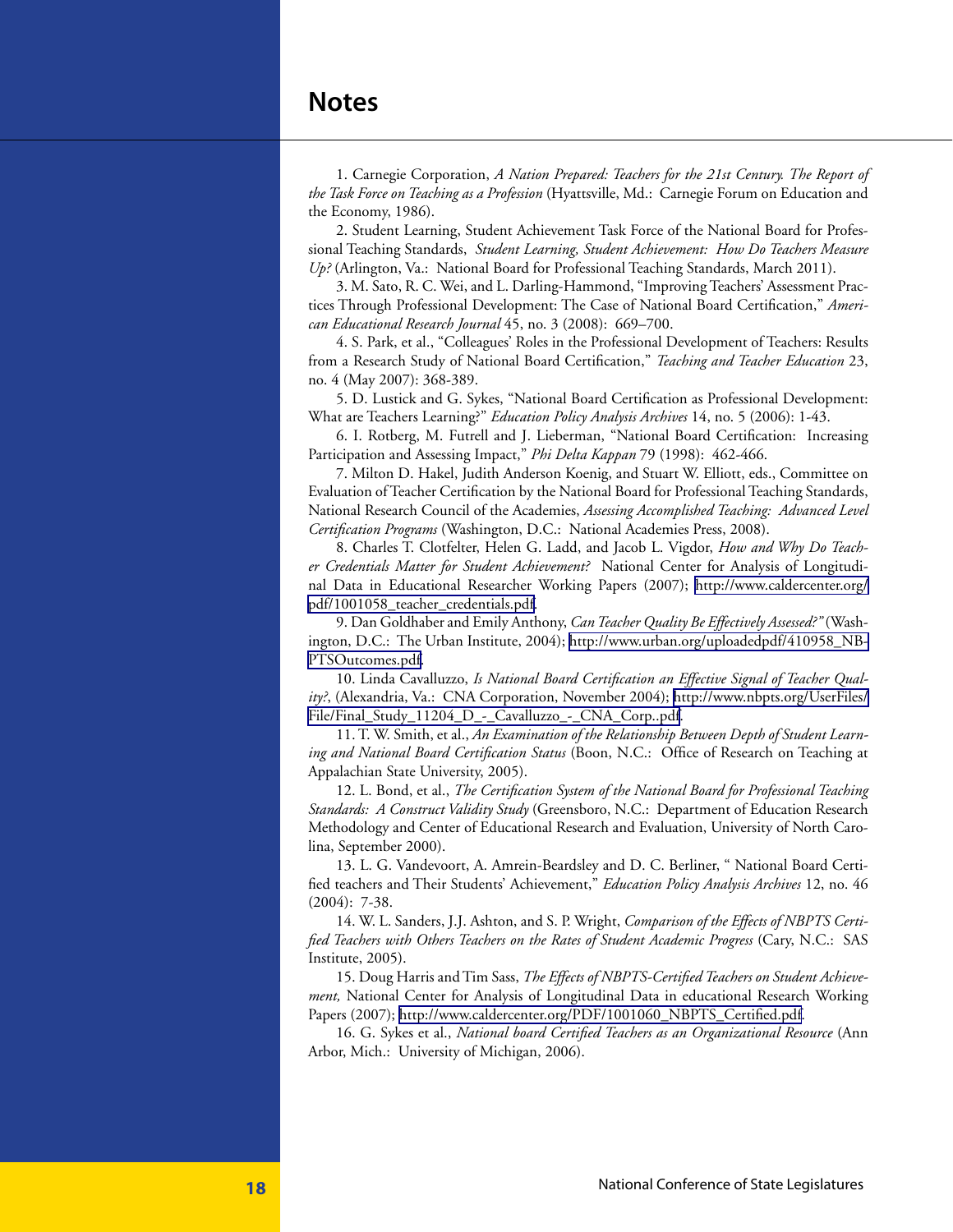17. Daniel C. Humphrey, Julia E. Koppich, and Heather J. Hough, Sharing the Wealth: National Board Certified Teachers and the Schools that Need Them Most. (Menlo Park, Calif.: SRI International, November 2004); [http://www.nbpts.org/UserFiles/File/NB\\_Sharing\\_](http://www.nbpts.org/UserFiles/File/NB_Sharing_Wealth_Paper_D_-_Humphrey.pdf) [Wealth\\_Paper\\_D\\_-\\_Humphrey.pdf](http://www.nbpts.org/UserFiles/File/NB_Sharing_Wealth_Paper_D_-_Humphrey.pdf).

18. G. Sykes, et al., *National board Certified Teachers as an Organizational Resource* (Ann Arbor, Mich.: University of Michigan, 2006).

19. M. Freund, V. K. Russell, and C. Kavulic, *A Study of the Role of Mentoring in Achieving Certification by the National Board for Professional Teaching Standards* (Washington, D.C., the George Washington University Graduate School of Education and Human Development, 2005).

20. Yankelovich Partners, *Leading from the Classroom: Highlights from the 2001 NBPTS National Board Certified Teacher Leadership Survey* (Chapel Hill, N.C.: Yankelovich Associates, 2001); [http://www.nbpts.org/UserFiles/File/leading\\_from\\_the\\_classroom\(1\).pdf](http://www.nbpts.org/UserFiles/File/leading_from_the_classroom(1).pdf).